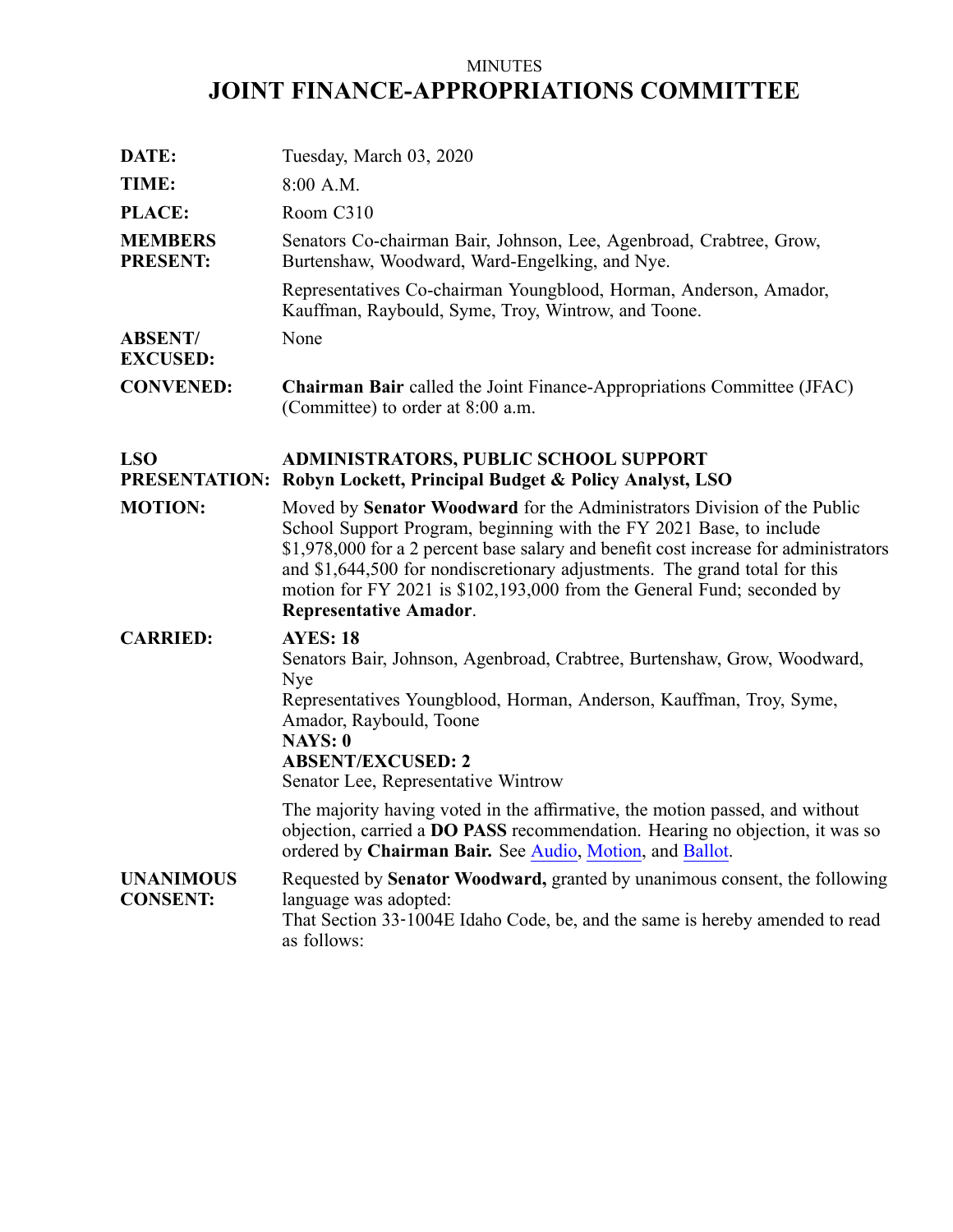#### **INTENT LANGUAGE:**

DISTRICT'S SALARY‐BASED APPORTIONMENT. Each district shall be entitled to a salary-based apportionment calculated as provided in this section. (1) To determine the apportionment for instructional staff, take the amounts indicated on the career ladder table plus the amounts associated with the additional education allocation amounts pursuan<sup>t</sup> to section 33‐1004B, Idaho Code, and calculate the weighted average. The amount so determined shall be multiplied by the district staff allowance for instructional staff determined as provided in section 33‐ 1004(2), Idaho Code. Full‐time instructional staff salaries shall be determined from <sup>a</sup> salary schedule developed by each district and submitted to the state department of education. No full‐time instructional staff member shall be paid less than the minimum dollar amount on the career ladder residency compensation rung pursuan<sup>t</sup> to section 33‐1004B, Idaho Code, for the applicable fiscal year. (2) If an instructional staff member has been certified by the national board for professional teaching standards, the staff member shall receive two thousand dollars (\$2,000) per year for five (5) years from the year in which national board certification was earned. The district staff allotment shall be increased by two thousand dollars (\$2,000) for each national board‐certified instructional staff member who earned national board certification; provided however, that no such awards shall be paid for the period July 1, 2010, through June 30, 2011, nor shall any liabilities accrue or payments be made pursuan<sup>t</sup> to this section in the future to any individuals who would have otherwise qualified for <sup>a</sup> paymen<sup>t</sup> during this stated time period. The resulting amount is the district's salary‐based apportionment for instructional staff. For purposes of this section, teachers qualifying for the salary increase shall be those who have been recognized as national board‐certified teachers as of July 1 of each year. (3) To determine the apportionment for pupil service staff, take the amounts indicated on the career ladder table plus the amounts associated with the additional education allocation amounts pursuan<sup>t</sup> to section 33‐1004B, Idaho Code, and calculate the weighted average. If the district does not employ any pupil service staff, the district's pupil service staff average salary shall equal the district's instructional staff average salary for purposes of calculating pupil service salary‐based apportionment. The amount so determined shall be multiplied by the district staff allowance for pupil service staff determined pursuan<sup>t</sup> to section 33‐1004(3), Idaho Code. Full time pupil service staff salaries shall be determined from <sup>a</sup> salary schedule developed by each district and submitted to the state department of education. The resulting amount is the district's salary‐based apportionment for pupil service staff. No full-time pupil service staff member shall be paid less than the minimum dollar amount on the career ladder residency compensation rung pursuan<sup>t</sup> to section 33‐1004B, Idaho Code, for the applicable fiscal year. (4) To determine the apportionment for district administrative staff, first determine the district average experience and education index by placing all eligible certificated administrative employees on the statewide index provided in section 33‐1004A, Idaho Code. The resulting average is the district index. If the district does not employ any administrative staff, the district administrative index shall equal the statewide average index for purposes of calculating administrative salary-based apportionment. The district administrative staff index shall be multiplied by the base salary of thirty-seven thousand two hundred seventy-two dollars (\$37,272) thirty‐eight thousand seventeen dollars (\$38,017). The amount so determined shall be multiplied by the district staff allowance for administrative staff determined as provided in section 33‐1004(4), Idaho Code. The resulting amount is the district's salary‐based apportionment for administrative staff. (5) To determine the apportionment for classified staff, multiply twenty‐two thousand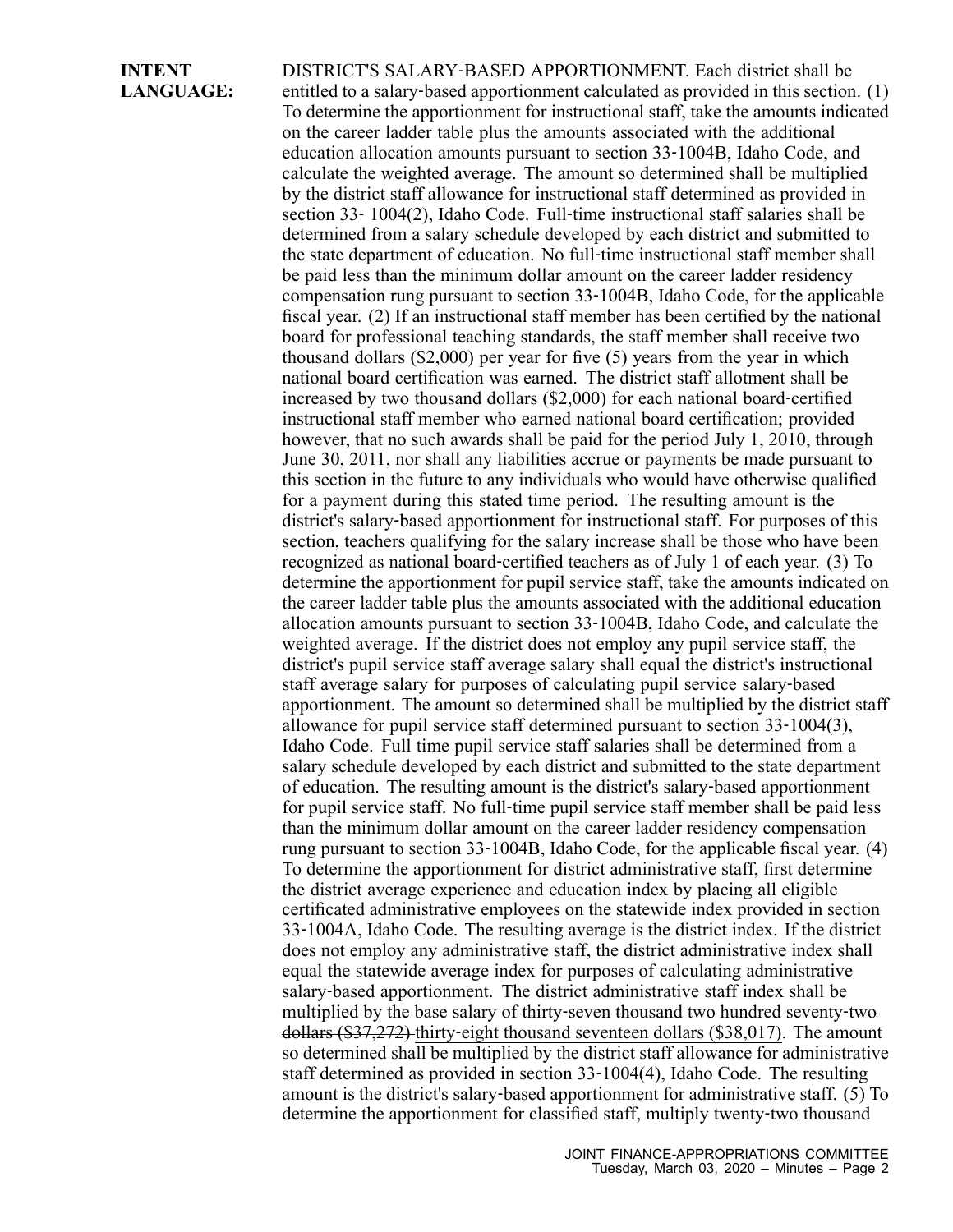three hundred fifteen dollars (\$22,315) by the district classified staff allowance determined as provided in section 33‐1004(5), Idaho Code. The amount so determined is the district's apportionment for classified staff. (6) The district's salary‐based apportionment shall be the sum of the apportionments calculated in subsections  $(1)$ ,  $(2)$ ,  $(3)$ ,  $(4)$  and  $(5)$  of this section, plus the benefit apportionment as provided in section 33‐1004F, Idaho Code.

#### **LSO PRESENTATION: Robyn Lockett, Principal Budget & Policy Analyst, LSO TEACHERS DIVISION, PUBLIC SCHOOL SUPPORT**

**MOTION:** Moved by **Senator Ward-Engelking** for the Teachers Division of the Public School Support Program, beginning with the FY 2021 Base, an increase of \$42,516,600 for nondiscretionary adjustments. Also included is line item #2 for an increase of \$1,000,000 from the General Fund for additional professional development funds and line item #3 for <sup>a</sup> reduction of \$4,000,000 from the Federal Grant Fund to align the federal appropriation. The totals for this motion for FY 2021 are \$1,065,509,600 from the General Fund and \$11,000,000 from federal funds for <sup>a</sup> grand total of \$1,076,509,600; seconded by **Senator Horman.**

**DISCUSSION:** The Committee discussed the motion.

## **CARRIED: AYES: 18**

Senators Bair, Johnson, Agenbroad, Crabtree, Burtenshaw, Grow, Woodward, Nye

Representatives Youngblood, Horman, Anderson, Kauffman, Troy, Syme, Amador, Raybould, Toone

## **NAYS: 0**

**ABSENT/EXCUSED: 2**

Senator Lee, Representative Wintrow

The majority having voted in the affirmative, the motion passed, and without objection, carried <sup>a</sup> **DO PASS** recommendation. Hearing no objection, it was so ordered by **Chairman Bair.** See [Audio](https://legislature.idaho.gov/wp-content/uploads/budget/JFAC/sessionrecord/2020/2.Education/Public School Support/Teachers/~Budget Setting/March 03, 2020/A.Audio.mp3?1584026971), [Motion](https://legislature.idaho.gov/wp-content/uploads/budget/JFAC/sessionrecord/2020/2.Education/Public School Support/Teachers/~Budget Setting/March 03, 2020/A.Motion.pdf?1584026971), and [Ballot](https://legislature.idaho.gov/wp-content/uploads/budget/JFAC/sessionrecord/2020/2.Education/Public School Support/Teachers/~Budget Setting/March 03, 2020/A.Ballot.pdf?1584026971).

**UNANIMOUS CONSENT:** Moved by **Senator Ward-Engelking,** granted by unanimous consent, the following language was adopted:

**INTENT LANGUAGE:** PROFESSIONAL DEVELOPMENT. Of the moneys appropriated in Section 3 of this act, \$18,850,000 shall be distributed for professional development that supports instructors and pupil services staff to increase student learning, mentoring, and collaboration. Professional development efforts should be measurable, provide the instructors and pupil services staff with <sup>a</sup> clear understanding of their progress, be incorporated into their performance evaluations and, to the extent possible, be included in the school district or charter school continuous improvement plans required by Section 33‐320, Idaho Code. Funding shall be distributed by <sup>a</sup> formula prescribed by the Superintendent of Public Instruction, and the Superintendent of Public Instruction shall track usage and effectiveness of professional development efforts at the state and local levels.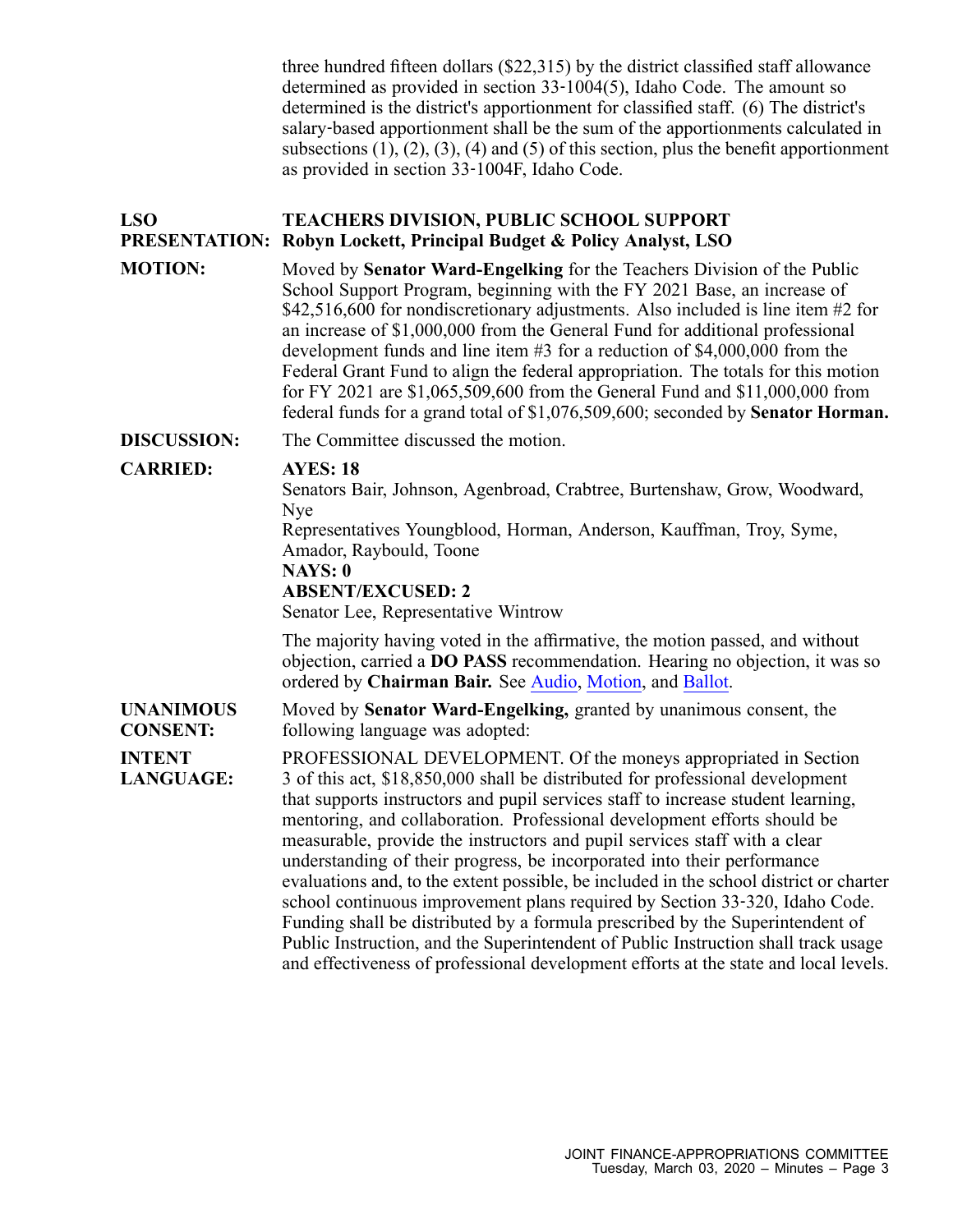PROFESSIONAL DEVELOPMENT. Of the moneys appropriated in Section 3 of this act, \$18,850,000 shall be distributed for professional development that supports instructors and pupil services staff to increase student learning, mentoring, and collaboration. Professional development efforts should be measurable, provide the instructors and pupil services staff with <sup>a</sup> clear understanding of their progress, be incorporated into their performance evaluations and, to the extent possible, be included in the school district or charter school continuous improvement plans required by Section 33‐320, Idaho Code. Funding shall be distributed by <sup>a</sup> formula prescribed by the Superintendent of Public Instruction, and the Superintendent of Public Instruction shall track usage and effectiveness of professional development efforts at the state and local levels.

STUDENT BEHAVIORAL HEALTH SERVICES EVALUATION. There shall be an independent, external, and comprehensive evaluation of all programs and services within the purview of the State of Idaho supporting the behavioral health needs of K‐12 students. The evaluation shall include <sup>a</sup> collective analysis of all programs germane to K‐12 students, teachers, educational professionals, and parents or guardians of K‐12 students. The evaluation shall identify gaps in delivery of behavioral health services across the State of Idaho, including but not limited to geographic regions, school districts and charter schools, and individual school buildings. The evaluation shall identify those behavioral health services that utilize evidence‐based outcomes and performance‐based indicators. The results of the evaluation shall be reported to the Joint Finance‐Appropriations Committee and the Senate and House Education committees no later than January 15, 2021, on the program access and delivery, best practices utilized, uses of funds, and any other relevant matters.

CAREER LADDER. The Career Ladder shall have an independent, external evaluation that creates baseline data and includes an analysis of the ladder's impact on teacher recruitment and retention; teacher evaluations and performance criteria; state funding allocation and actual compensation for teachers; geographical regions, including urban, suburban, and rural schools; and the utilization of local dollars, including, at <sup>a</sup> minimum, supplemental levies. The results of the evaluation shall be reported to the Joint Finance‐Appropriations Committee and the Senate and House Education committees no later than January 15, 2021, on the ladder's implementation, effectiveness, uses of funds, and any other relevant matters.

DEFINITION. For the purposes of this act, "distributed" means moneys that are transferred to school districts and public charter schools, with no funds withheld for any other contract or administrative costs.

#### **LSO PRESENTATION: Robyn Lockett, Principal Budget & Policy Analyst, LSO OPERATIONS, PUBLIC SCHOOL SUPPORT**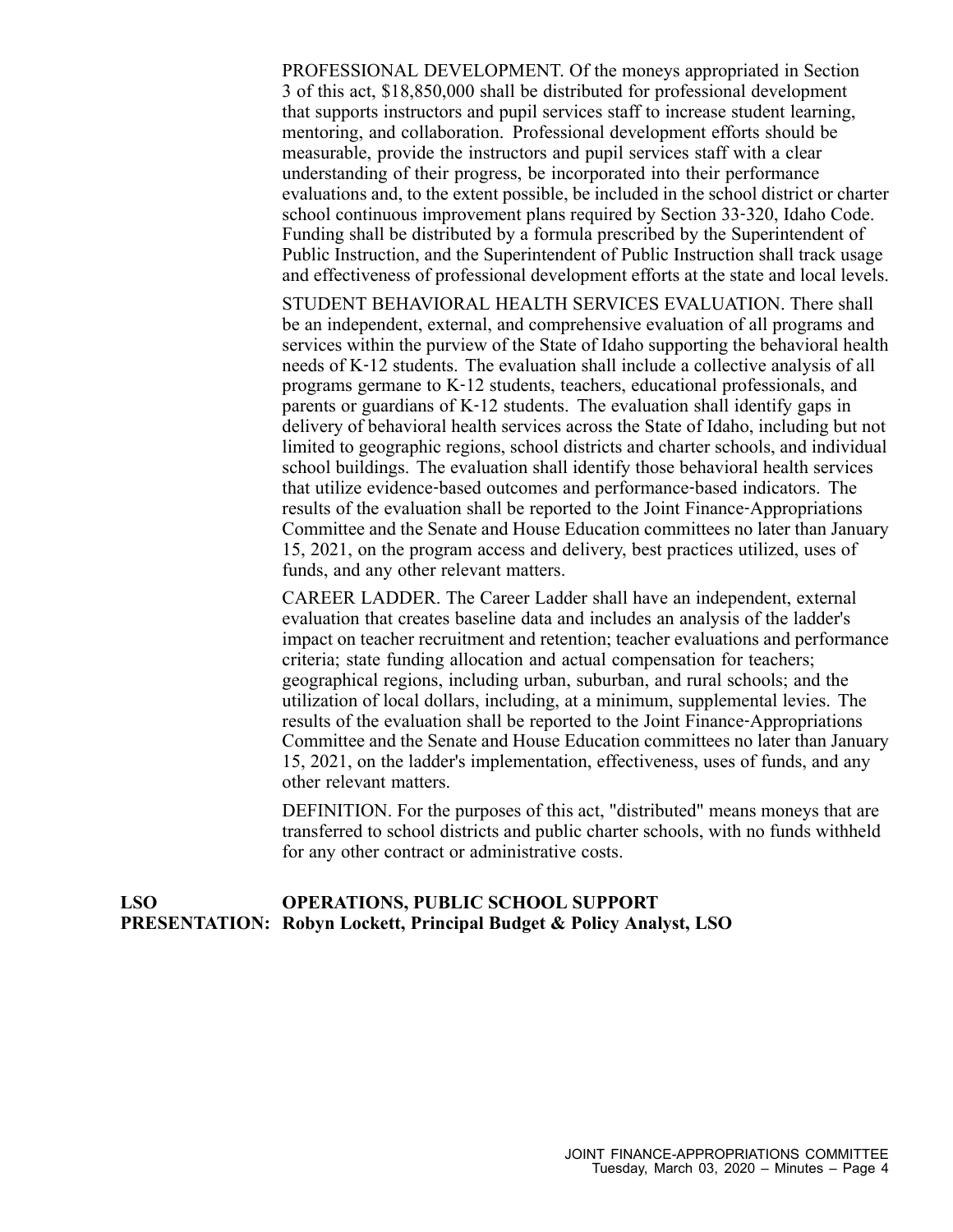| <b>MOTION:</b>                      | Moved by Senator Crabtree for the Operations Division for the Public School<br>Program, beginning with the FY 2021 Base, an increase of \$3,150,900 for a<br>$2\%$ base salary increase and a net increase of \$16,017,300 for nondiscretionary<br>adjustments. The endowment adjustment includes a decrease of \$1,326,400<br>from the General Fund and an increase of \$1,326,400 from dedicated funds.<br>Also included is line item #1 which increases the ongoing discretionary funding<br>for health insurance by $$7,434,500$ . The totals for this motion for FY 2021 are<br>\$685,591,900 from the General Fund and \$60,586,400 from dedicated funds for a<br>grand total of \$746,178,300; seconded by Representative Raybould.                                                                                                                                                                                                                                                                                                                                                                                                                                                                                                                                                                                                                                                                                                                                                                                                                                                                                                                                                                                                                                                                                                                                                                                                                                                                                                                                                                                                                                                                          |
|-------------------------------------|---------------------------------------------------------------------------------------------------------------------------------------------------------------------------------------------------------------------------------------------------------------------------------------------------------------------------------------------------------------------------------------------------------------------------------------------------------------------------------------------------------------------------------------------------------------------------------------------------------------------------------------------------------------------------------------------------------------------------------------------------------------------------------------------------------------------------------------------------------------------------------------------------------------------------------------------------------------------------------------------------------------------------------------------------------------------------------------------------------------------------------------------------------------------------------------------------------------------------------------------------------------------------------------------------------------------------------------------------------------------------------------------------------------------------------------------------------------------------------------------------------------------------------------------------------------------------------------------------------------------------------------------------------------------------------------------------------------------------------------------------------------------------------------------------------------------------------------------------------------------------------------------------------------------------------------------------------------------------------------------------------------------------------------------------------------------------------------------------------------------------------------------------------------------------------------------------------------------|
| <b>CARRIED:</b>                     | <b>AYES: 19</b><br>Senators Bair, Johnson, Lee, Agenbroad, Crabtree, Burtenshaw, Grow,<br>Woodward, Ward-Engelking, Nye<br>Representatives Youngblood, Horman, Anderson, Kauffman, Syme, Amador,<br>Raybould, Toone<br><b>NAYS: 0</b><br><b>ABSENT/EXCUSED: 1</b><br>Representative Troy                                                                                                                                                                                                                                                                                                                                                                                                                                                                                                                                                                                                                                                                                                                                                                                                                                                                                                                                                                                                                                                                                                                                                                                                                                                                                                                                                                                                                                                                                                                                                                                                                                                                                                                                                                                                                                                                                                                            |
|                                     | The majority having voted in the affirmative, the motion passed, and without<br>objection, carried a DO PASS recommendation. Hearing no objection, it was so<br>ordered by Chairman Bair. See Audio, Motion, and Ballot.                                                                                                                                                                                                                                                                                                                                                                                                                                                                                                                                                                                                                                                                                                                                                                                                                                                                                                                                                                                                                                                                                                                                                                                                                                                                                                                                                                                                                                                                                                                                                                                                                                                                                                                                                                                                                                                                                                                                                                                            |
| <b>UNANIMOUS</b><br><b>CONSENT:</b> | Requested by <b>Senator Crabtree</b> , granted by unanimous consent, the following<br>language was adopted:<br>That Section 33-1004E, Idaho Code, be, and the same is hereby amended to<br>read as follows:                                                                                                                                                                                                                                                                                                                                                                                                                                                                                                                                                                                                                                                                                                                                                                                                                                                                                                                                                                                                                                                                                                                                                                                                                                                                                                                                                                                                                                                                                                                                                                                                                                                                                                                                                                                                                                                                                                                                                                                                         |
| <b>INTENT</b><br><b>LANGUAGE:</b>   | DISTRICT'S SALARY-BASED APPORTIONMENT. Each district shall be<br>entitled to a salary-based apportionment calculated as provided in this section. (1)<br>To determine the apportionment for instructional staff, take the amounts indicated<br>on the career ladder table plus the amounts associated with the additional<br>education allocation amounts pursuant to section 33-1004B, Idaho Code, and<br>calculate the weighted average. The amount so determined shall be multiplied<br>by the district staff allowance for instructional staff determined as provided in<br>section 33-1004(2), Idaho Code. Full-time instructional staff salaries shall be<br>determined from a salary schedule developed by each district and submitted to<br>the state department of education. No full-time instructional staff member shall<br>be paid less than the minimum dollar amount on the career ladder residency<br>compensation rung pursuant to section 33-1004B, Idaho Code, for the applicable<br>fiscal year. (2) If an instructional staff member has been certified by the national<br>board for professional teaching standards, the staff member shall receive two<br>thousand dollars $(\$2,000)$ per year for five $(5)$ years from the year in which<br>national board certification was earned. The district staff allotment shall be<br>increased by two thousand dollars (\$2,000) for each national board-certified<br>instructional staff member who earned national board certification; provided<br>however, that no such awards shall be paid for the period July 1, 2010, through<br>June 30, 2011, nor shall any liabilities accrue or payments be made pursuant to<br>this section in the future to any individuals who would have otherwise qualified<br>for a payment during this stated time period. The resulting amount is the<br>district's salary-based apportionment for instructional staff. For purposes of this<br>section, teachers qualifying for the salary increase shall be those who have been<br>recognized as national board-certified teachers as of July 1 of each year. (3) To<br>determine the apportionment for pupil service staff, take the amounts indicated on |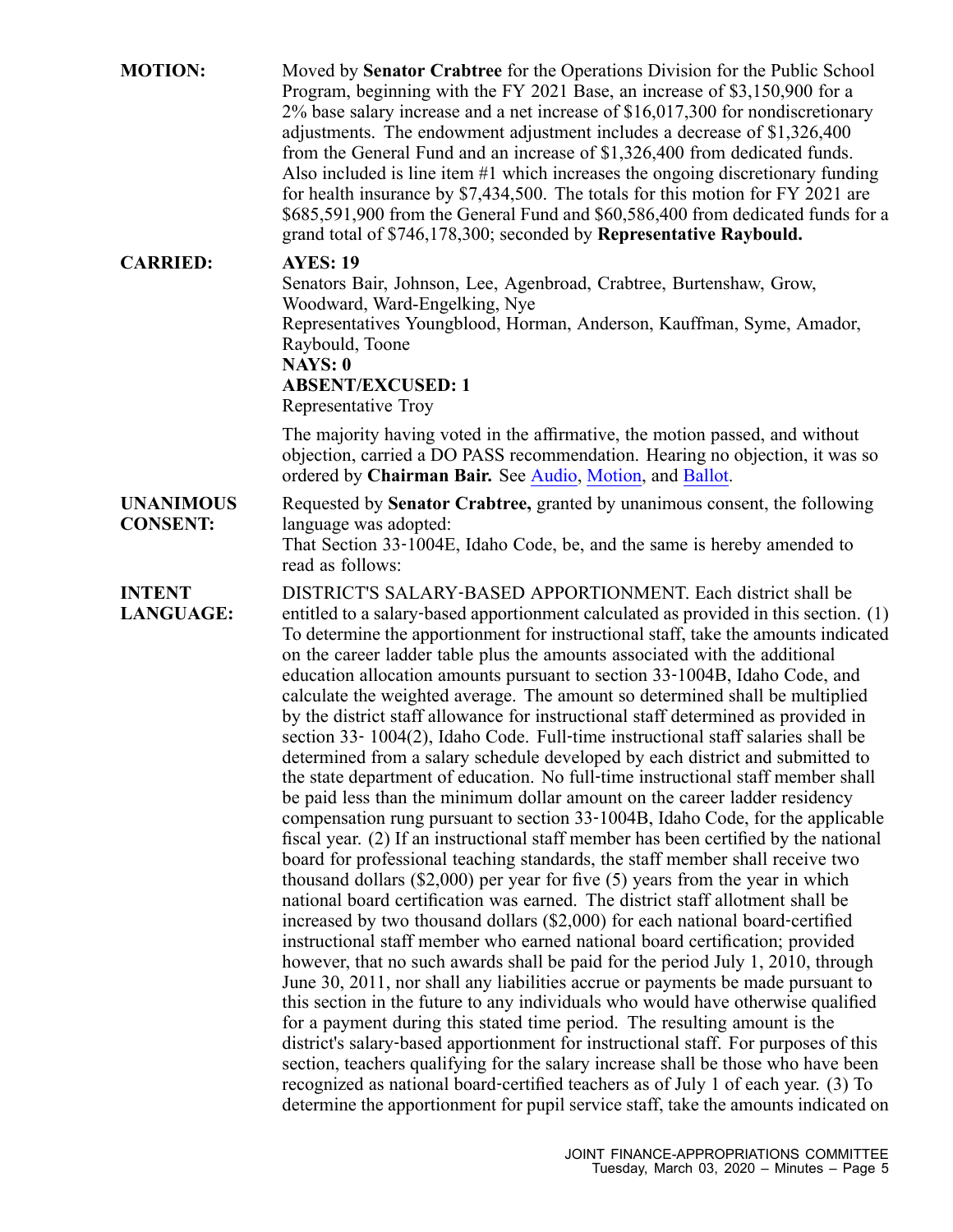the career ladder table plus the amounts associated with the additional education allocation amounts pursuan<sup>t</sup> to section 33‐1004B, Idaho Code, and calculate the weighted average. If the district does not employ any pupil service staff, the district's pupil service staff average salary shall equal the district's instructional staff average salary for purposes of calculating pupil service salary‐based apportionment. The amount so determined shall be multiplied by the district staff allowance for pupil service staff determined pursuan<sup>t</sup> to section 33‐1004(3), Idaho Code. Fulltime pupil service staff salaries shall be determined from <sup>a</sup> salary schedule developed by each district and submitted to the state department of education. The resulting amount is the district's salary‐based apportionment for pupil service staff. No full‐time pupil service staff member shall be paid less than the minimum dollar amount on the career ladder residency compensation rung pursuan<sup>t</sup> to section 33‐1004B, Idaho Code, for the applicable fiscal year. (4) To determine the apportionment for district administrative staff, first determine the district average experience and education index by placing all eligible certificated administrative employees on the statewide index provided in section 33‐1004A, Idaho Code. The resulting average is the district index. If the district does not employ any administrative staff, the district administrative salary‐based apportionment. The district administrative staff index shall be multiplied by the base salary of thirty‐seven thousand two hundred seventy‐two dollars (\$37,272). The amount so determined shall be multiplied by the district staff allowance for administrative staff determined as provided in section 33‐1004(4), Idaho Code. The resulting amount is the district's salary‐based apportionment for administrative staff. (5) To determine the apportionment for classified staff, multiply twenty‐two thousand three hundred fifteen dollars (\$22,315) twenty‐two thousand seven hundred sixty‐one dollars (\$22,761) by the district classified staff allowance determined as provided in section 33‐1004(5), Idaho Code. The amount so determined is the district's apportionment for classified staff. (6) The district's salary‐based apportionment shall be the sum of the apportionments calculated in subsections  $(1)$ ,  $(2)$ ,  $(3)$ ,  $(4)$  and  $(5)$  of this section, plus the benefit apportionment as provided in section 33‐ 1004F, Idaho Code.

DISCRETIONARY FUNDS. Notwithstanding any law to the contrary, for the period July 1, 2020, through June 30, 2021, it is estimated that the appropriation of state funds to the Public Schools Educational Support Program's Division of Operations will result in total discretionary funds of \$28,887 per suppor<sup>t</sup> unit. The \$28,887 is further divided into two distributions: \$16,226 per suppor<sup>t</sup> unit is to be used at the discretion of the school district or charter school and \$12,661 per suppor<sup>t</sup> unit is to be used to offset the employer costs of health, vision, and dental insurance offered to its employees. If the distribution provided for health, vision, and dental insurance is in excess of the individual school district's or charter school's actual costs, the excess funds may then be used at the school district's or charter school's discretion. Further, the Superintendent of Public Instruction shall work with the Legislative Services Office and the Division of Financial Management to determine the information that the State Department of Education shall collect on school district and charter school health, vision, and dental insurance costs, including but not limited to actual insurance premium costs and premium percentage increases.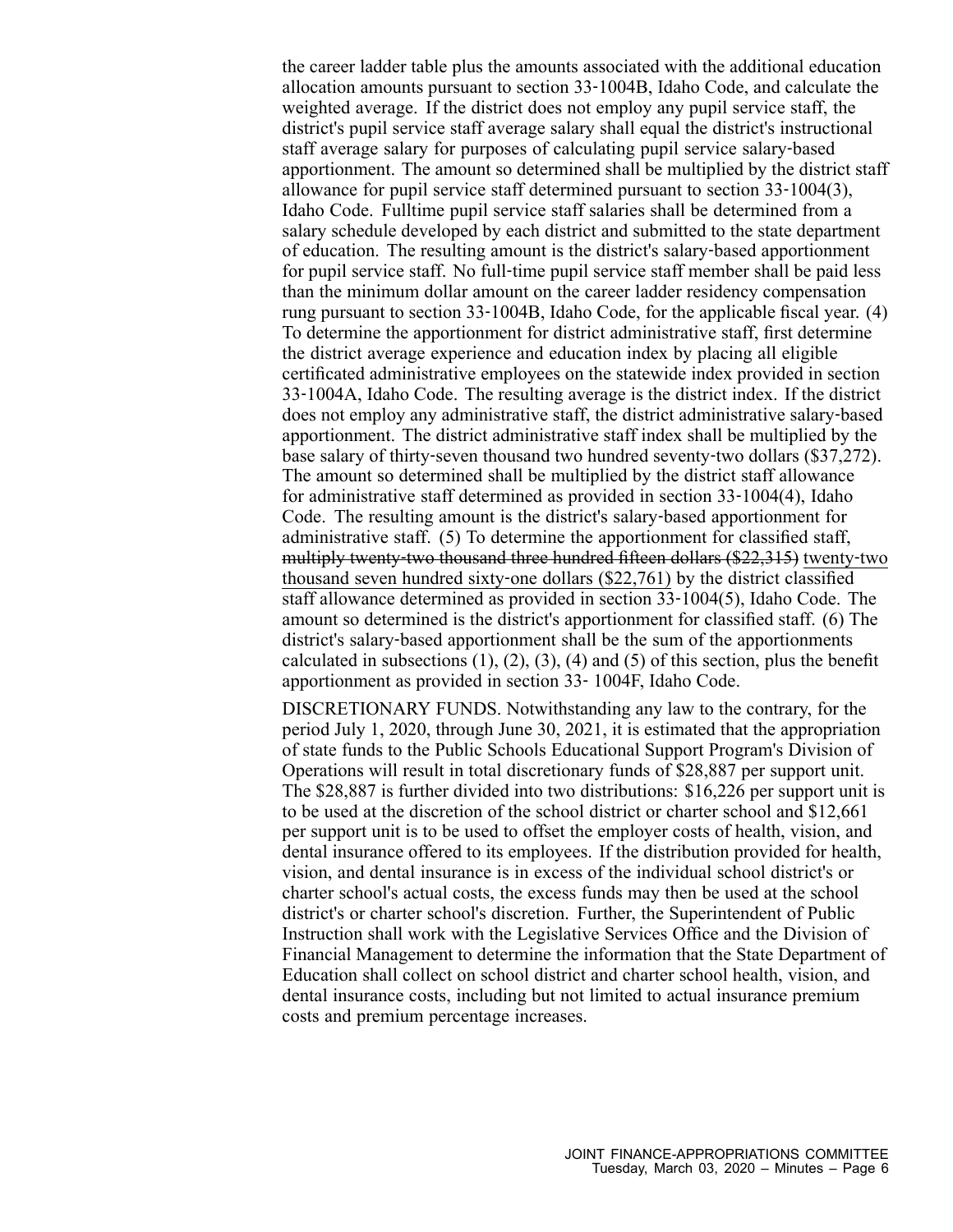INFORMATION TECHNOLOGY STAFFING COSTS. Of the moneys appropriated in Section 3 of this act, \$8,000,000 shall be distributed for public school information technology staff costs. Such moneys shall be distributed pursuan<sup>t</sup> to <sup>a</sup> formula, with <sup>a</sup> minimum distribution per school district and public charter school, determined by the Superintendent of Public Instruction.

#### **LSO PRESENTATION: Robyn Lockett, Principal Budget & Policy Analyst, LSO CHILDREN'S PROGRAMS, PUBLIC SCHOOL SUPPORT**

**MOTION #1:** Moved by **Senator Grow** for the Children's Programs of the Public School Support Program, beginning with the FY 2021 Base, an increase in nondiscretionary adjustments from the General Fund of \$2,580,700. This includes increases of \$2,000,000 for the Advanced Opportunities Program, \$224,200 for the Idaho Digital Learning Academy, \$284,100 for Border Contracts, and \$72,400 for Exceptional Contracts and Tuition Equivalents. Also included are the following line items: line item #1 for an increase of \$3,156,500 for Literacy Proficiency, to make the onetime appropriation for that purpose ongoing; and line item #3 for <sup>a</sup> reduction of \$10,115,000 from the Federal Grant Fund. The totals for this motion for FY 2021 are \$78,727,700 from the General Fund, \$4,024,900 from dedicated funds, and \$239,000,000 from federal funds for <sup>a</sup> grand total of \$321,752,600; seconded by **Representative Ward-Engelking**.

**DISCUSSION:** The Committee discussed the motion.

## **CARRIED: AYES: 20**

Senators Bair, Johnson, Lee, Agenbroad, Crabtree, Burtenshaw, Grow, Woodward, Ward-Engelking, Nye Representatives Youngblood, Horman, Anderson, Kauffman, Troy, Syme, Amador, Raybould, Toone **NAYS: 0 ABSENT/EXCUSED: 0**

The majority having voted in the affirmative, the motion passed, and without objection, carried <sup>a</sup> **DO PASS** recommendation. Hearing no objection, it was so ordered by **Chairman Bair.** See [Audio](https://legislature.idaho.gov/wp-content/uploads/budget/JFAC/sessionrecord/2020/2.Education/Public School Support/Children), [Motion](https://legislature.idaho.gov/wp-content/uploads/budget/JFAC/sessionrecord/2020/2.Education/Public School Support/Children), [Ballot](https://legislature.idaho.gov/wp-content/uploads/budget/JFAC/sessionrecord/2020/2.Education/Public School Support/Children).

**MOTION #2:** Moved by **Senator Grow**; seconded by **Representative Horman**, that the following language be adopted:

**INTENT LANGUAGE:** IDAHO DIGITAL LEARNING ACADEMY. The Idaho Digital Learning Academy (IDLA), created pursuan<sup>t</sup> to Chapter 55, Title 33, Idaho Code, shall utilize state‐appropriated funds for the period July 1, 2020, through June 30, 2021, to achieve the following:

> (1) Tuition charged by IDLA to Idaho school districts and charter schools shall not exceed \$75.00 per enrollment;

2) Provide remedial coursework for students failing to achieve proficiency in one (1) or more areas of Idaho's standards‐based tests;

(3) Pursuant to State Board of Education rule, IDAPA 08.02.03, provide advanced learning opportunities for students, and

4) Pursuant to State Board of Education rule, IDAPA 08.02.03, work with institutions of higher education to provide dual credit coursework. The preceding list shall not be construed as excluding other instruction and training that may be provided by the Idaho Digital Learning Academy.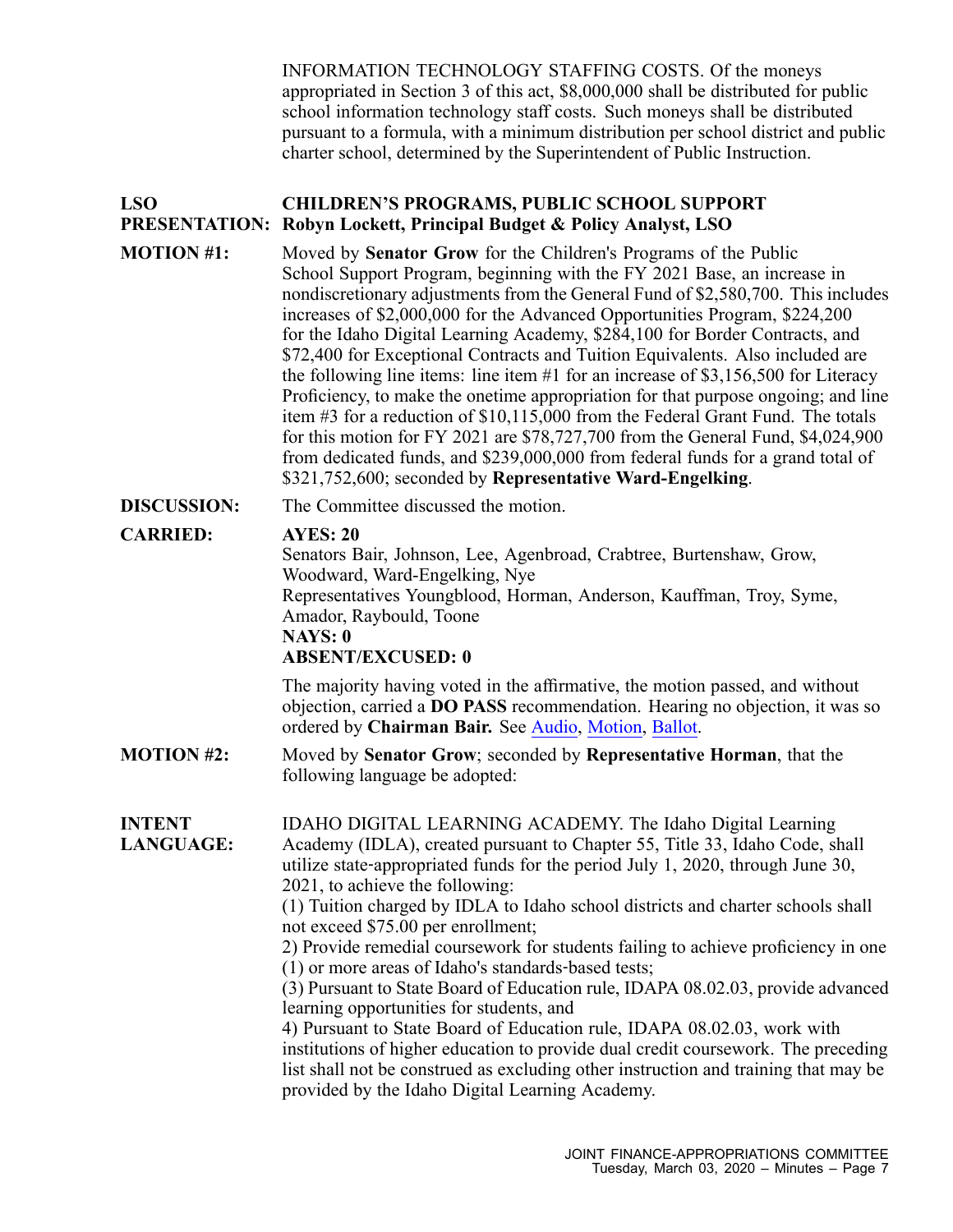TOBACCO, CIGARETTE, AND LOTTERY DISTRIBUTION. Notwithstanding the provisions of any law to the contrary, of the moneys appropriated in Section 3 of this act, up to \$4,024,900 from available tobacco, cigarette, and lottery income tax revenue funds accruing, appropriated, or distributed to the Public School Income Fund pursuan<sup>t</sup> to Sections 63‐2506, 63‐2552A, and 63‐ 3067, Idaho Code, for the period July 1, 2020, through June 30, 2021, shall be distributed to school districts and charter schools through <sup>a</sup> combination of <sup>a</sup> base amount of \$2,000 plus a prorated amount based on the prior year's average daily attendance. Such funds shall be used to develop and implement school safety improvements and/or to facilitate and provide substance abuse prevention programs in the public school system.

REMEDIAL COURSEWORK. Of the moneys appropriated in Section 3 of this act, \$4,715,000 shall be distributed for remedial coursework for students failing to achieve proficiency on Idaho's standards‐based achievement tests in dollar amounts determined by the Superintendent of Public Instruction. The Superintendent of Public Instruction shall report to the Joint Finance-Appropriations Committee and the Senate and House Education committees by no later than January 15, 2021, on the uses of funds and effectiveness of the programs and efforts.

ENGLISH PROFICIENCY. Pursuant to Section 33‐1617, Idaho Code, of the moneys appropriated in Section 3 of this act, \$4,820,000 shall be distributed for suppor<sup>t</sup> of students in English language learner programs, as follows:

(1) The Superintendent of Public Instruction shall distribute \$4,370,000 to school districts and charter schools pro rata, based on the population of English language learners under criteria established by the department;

(2) The Superintendent of Public Instruction shall distribute \$450,000 for <sup>a</sup> competitive gran<sup>t</sup> program to assist school districts and charter schools in which English language learners are not reaching statewide accountability interim targets or long‐term goals, as defined by federal law. This amount shall be distributed annually in three‐year gran<sup>t</sup> cycles, contingent on appropriation and the ability of grantees to meet program objectives; and

(3) The Superintendent of Public Instruction shall develop the program elements and objectives governing the use of these funds and include <sup>a</sup> program evaluation component. The purpose of these funds is to improve student English language skills to allow for better access to the educational opportunities offered in public schools. The Superintendent of Public Instruction shall repor<sup>t</sup> to the Joint Finance‐Appropriations Committee and the Senate and House Education committees by no later than January 15, 2021, on the program design, uses of funds and program effectiveness.

GIFTED AND TALENTED. Of the funds appropriated in Section 3 of this act, \$1,000,000 shall be distributed by the Superintendent of Public Instruction for professional training and screening for gifted and talented students and instructors. Funding will be distributed based on <sup>a</sup> formula prescribed by the Superintendent of Public Instruction that includes <sup>a</sup> base amount and an amount based on the number of identified gifted and talented students.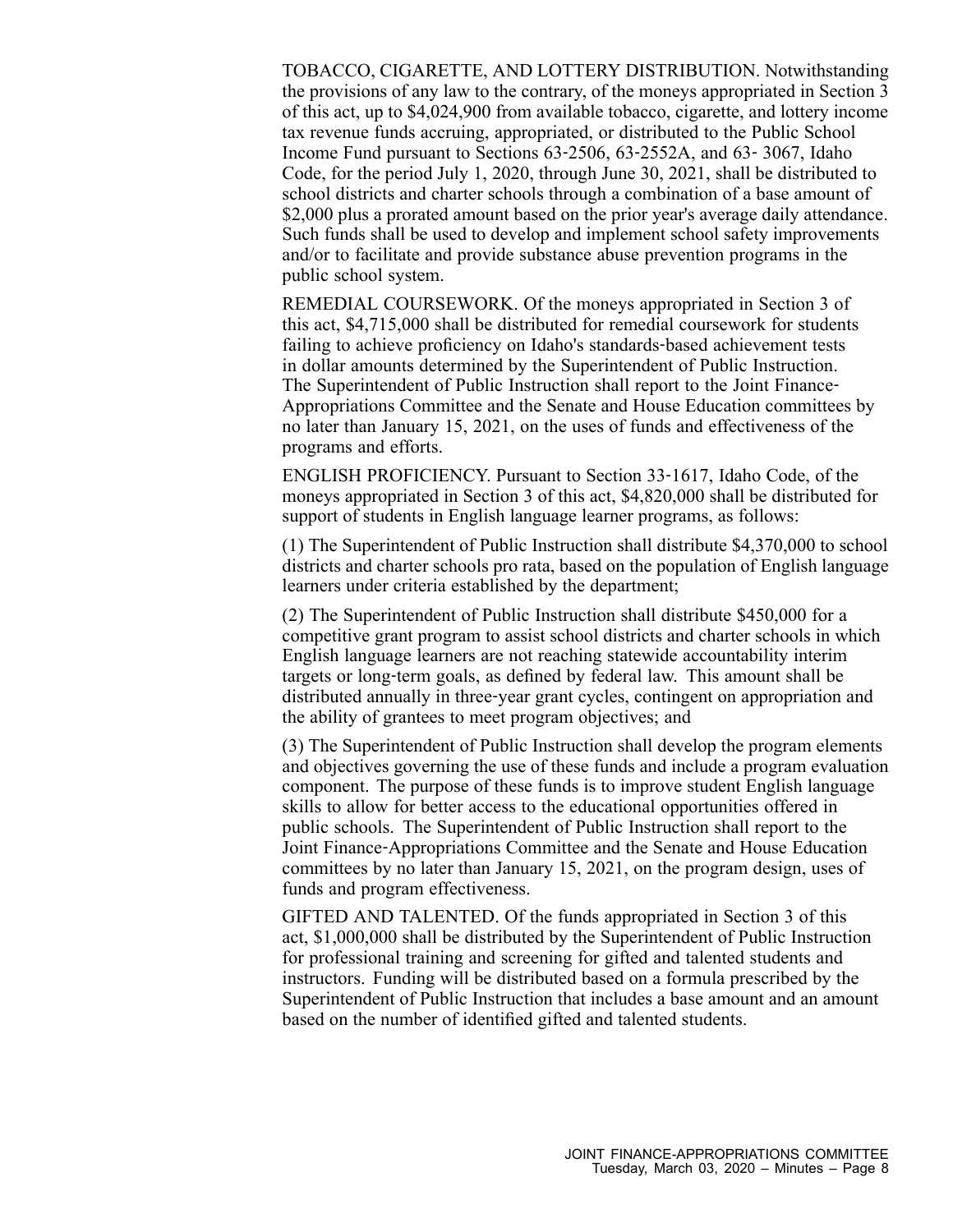DIGITAL CONTENT. Of the funds appropriated in Section 3 of this act, \$1,600,000 shall be distributed by the Superintendent of Public Instruction to school districts and charter schools to purchase digital content and curricula of their choice. Funding will be distributed based on <sup>a</sup> formula prescribed by the Superintendent of Public Instruction that includes <sup>a</sup> base amount and an amount based on the number of midterm suppor<sup>t</sup> units.

ADVANCED OPPORTUNITIES COURSES. The Superintendent of Public Instruction shall compile information concerning the numbers of students enrolling in advanced opportunities courses according to the provisions of Chapter 46, Title 33, Idaho Code, whether coursework is successfully completed, and total expenditures for fiscal year 2021. As nearly as possible, the repor<sup>t</sup> shall contain information about enrollment of this student population in post-high school education. A repor<sup>t</sup> containing such information shall be posted on the website of the State Department of Education no later than December 31, 2020.

PUBLIC SCHOOL INCOME FUND TRANSFER TO COMMISSION ON HISPANIC AFFAIRS. There is hereby appropriated and the State Controller shall transfer in accordance with Section 63‐ 2552A(3), Idaho Code, on July 1, 2020, or as soon thereafter as practicable, \$80,000 from the Public School Income Fund to the Commission on Hispanic Affairs Miscellaneous Revenue Fund to be used for substance abuse prevention efforts in collaboration with the State Department of Education.

PUBLIC SCHOOL INCOME FUND TRANSFER TO IDAHO STATE POLICE. There is hereby appropriated and the State Controller shall transfer in accordance with Section 63-2552A(3), Idaho Code, on July 1, 2020, or as soon thereafter as practicable, \$200,000 from the Public School Income Fund to the Idaho State Police Miscellaneous Revenue Fund for the purpose of increasing toxicology lab capacity in Forensic Services.

DEFINITION. For the purposes of this appropriation, "distributed" means moneys that are transferred to school districts, public charter schools, and the Idaho Digital Learning Academy, with no funds withheld for any other contract or administrative costs.

LITERACY INTERVENTION PROGRAM(S) EVALUATION. The Literacy Intervention Program(s) shall continue its independent, external evaluation that includes an analysis of key performance indicators of student achievement. The results of the updated evaluation shall be reported to the Joint Finance-Appropriations Committee and the Senate and House Education committees no later than January 15, 2021, on the program design; uses of funds, including what funding amounts are utilized for all-day kindergarten; program effectiveness; and any other relevant matters.

**DISCUSSION:** The Committee discussed the intent language.

### **CARRIED: AYES: 20**

Senators Bair, Johnson, Lee, Agenbroad, Crabtree, Burtenshaw, Grow, Woodward, Ward-Engelking, Nye Representatives Youngblood, Horman, Anderson, Kauffman, Troy, Syme, Amador, Raybould, Toone **NAYS: 0 ABSENT/EXCUSED: 0**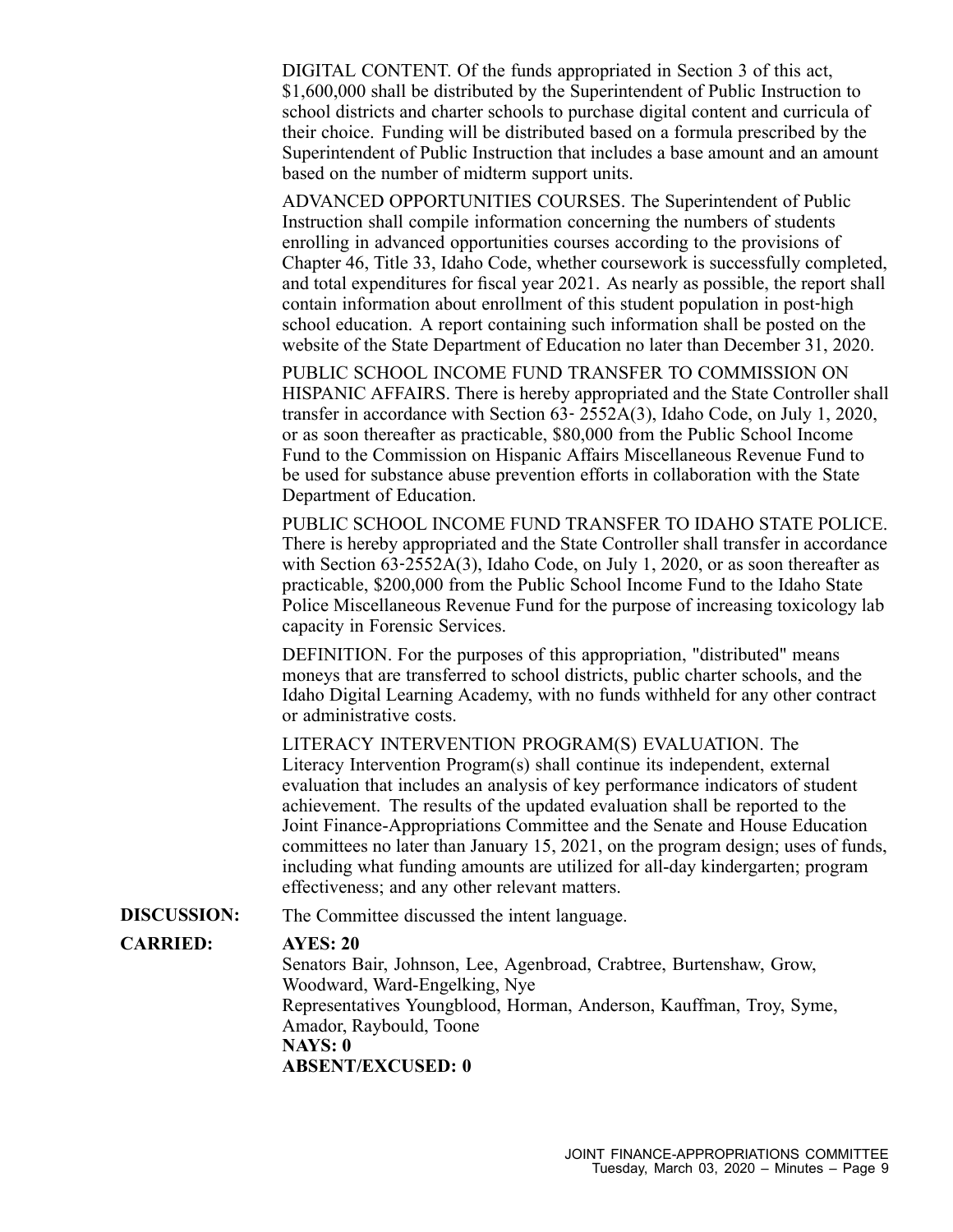The majority having voted in the affirmative, the motion passed, and without objection, carried <sup>a</sup> **DO PASS** recommendation. Hearing no objection, it was so ordered by **Chairman Bair.**

#### **LSO FACILITIES, PUBLIC SCHOOL SUPPORT**

## **PRESENTATION: Robyn Lockett, Principal Budget & Policy Analyst, LSO**

**MOTION #1** Moved by **Representative Amador** for the Facilities Division of the Public School Support Program, beginning with the FY 2021 Base, nondiscretionary increases of \$258,400 from the General Fund and \$2,506,000 from dedicated funds. There are no line items in this motion. The totals for this motion for FY 2021 are \$21,141,400 from the General Fund and \$40,797,400 from dedicated funds for <sup>a</sup> grand total of \$61,938,800; seconded by **Senator Crabtree.**

### **CARRIED: AYES: 20**

Senators Bair, Johnson, Lee, Agenbroad, Crabtree, Burtenshaw, Grow, Woodward, Ward-Engelking, Nye Representatives Youngblood, Horman, Anderson, Kauffman, Troy, Syme, Amador, Raybould, Toone **NAYS: 0 ABSENT/EXCUSED: 0**

The majority having voted in the affirmative, the motion passed, and without objection, carried <sup>a</sup> DO PASS recommendation. Hearing no objection, it was so ordered by **Chairman Bair.** See [Audio](https://legislature.idaho.gov/wp-content/uploads/budget/JFAC/sessionrecord/2020/2.Education/Public School Support/Facilities/~Budget Setting/March 03, 2020/A.Audio.mp3?1584028108), [Motion](https://legislature.idaho.gov/wp-content/uploads/budget/JFAC/sessionrecord/2020/2.Education/Public School Support/Facilities/~Budget Setting/March 03, 2020/A.Motion.pdf?1584028108), and [Ballot](https://legislature.idaho.gov/wp-content/uploads/budget/JFAC/sessionrecord/2020/2.Education/Public School Support/Facilities/~Budget Setting/March 03, 2020/A.Ballot.pdf?1584028108).

**MOTION #2:** Moved by **Representative Amador,** seconded by **Senator Crabtree**, the following language was adopted:

> TRANSFER. Of the moneys appropriated to the Public Schools Educational Support Program's Division of Facilities, the amount necessary to fund the provisions of Section 33‐906, Idaho Code, is hereby transferred and appropriated to the Bond Levy Equalization Fund. If the funding appropriated in Section 1 of this act is insufficient to meet the requirements of Section 33‐906, Idaho Code, the difference shall be withdrawn and paid from the Public Education Stabilization Fund, notwithstanding any other provision of law to the contrary.

DISTRIBUTION TO THE GENERAL FUND. Notwithstanding the provisions of Section 63‐ 2520(b)(4), Idaho Code, the amount of revenue distributed to the General Fund shall be \$9,308,400 for the period July 1, 2020, through June 30, 2021.

TRANSFER FOR PUBLIC SCHOOLS EDUCATIONAL SUPPORT PROGRAM. Of the moneys appropriated in Section 1 of this act, there is hereby appropriated and the State Controller shall transfer \$12,344,800 from the General Fund to the Public School Income Fund to be expended for the Public Schools Educational Support Program's Division of Facilities for the period July 1, 2020, through June 30, 2021.

**DISCUSSION:** The Committee discussed the intent language.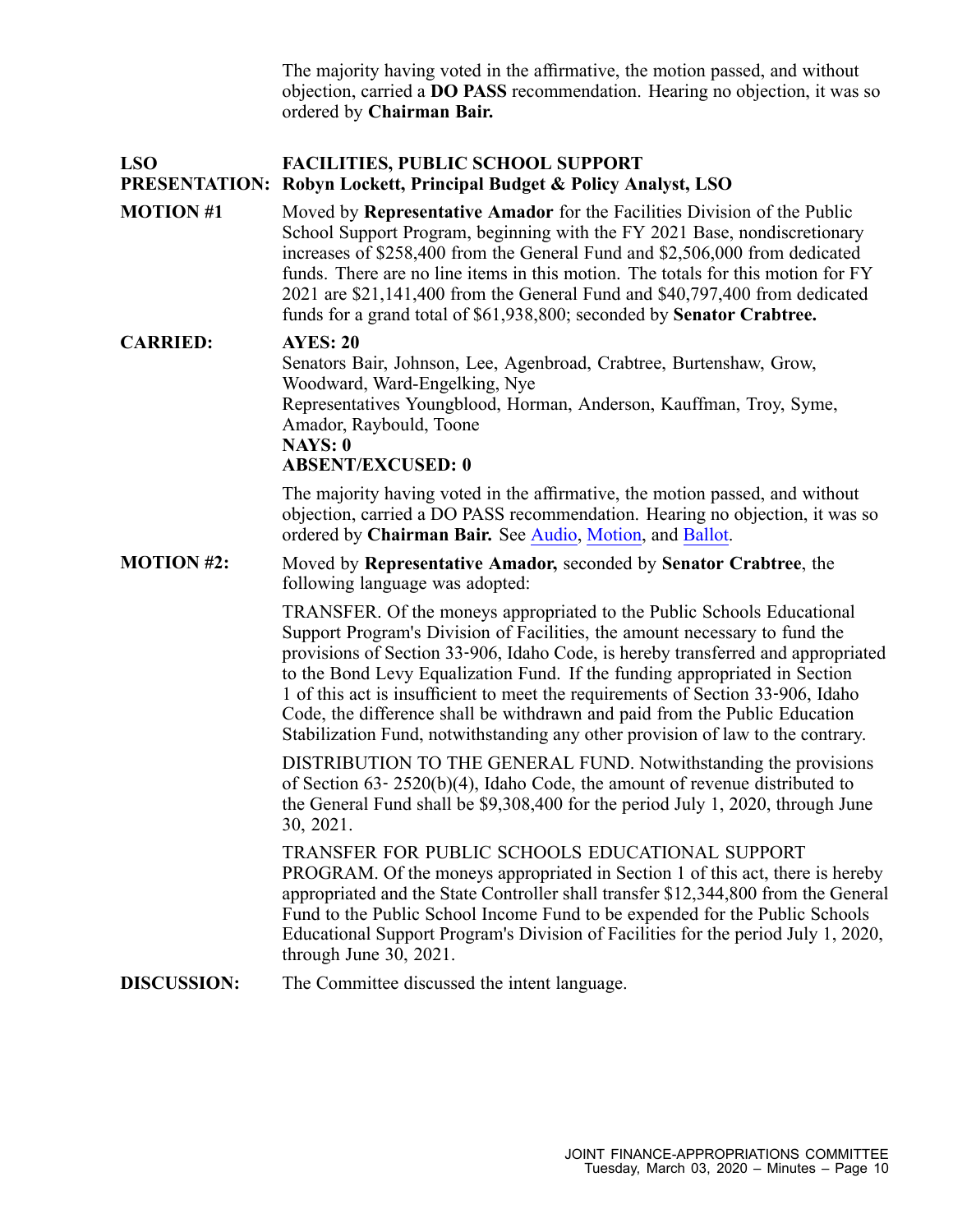| <b>CARRIED:</b>                     | <b>AYES: 20</b><br>Senators Bair, Johnson, Lee, Agenbroad, Crabtree, Burtenshaw, Grow,<br>Woodward, Ward-Engelking, Nye<br>Representatives Youngblood, Horman, Anderson, Kauffman, Troy, Syme,<br>Amador, Raybould, Toone<br>NAYS: 0<br><b>ABSENT/EXCUSED: 0</b><br>The majority having voted in the affirmative, the motion passed, and without<br>objection, carried a <b>DO PASS</b> recommendation. Hearing no objection, it was so<br>ordered by Chairman Bair.                                                                                                                                                                                                                                                                                                                                     |
|-------------------------------------|----------------------------------------------------------------------------------------------------------------------------------------------------------------------------------------------------------------------------------------------------------------------------------------------------------------------------------------------------------------------------------------------------------------------------------------------------------------------------------------------------------------------------------------------------------------------------------------------------------------------------------------------------------------------------------------------------------------------------------------------------------------------------------------------------------|
| <b>LSO</b><br><b>PRESENTATION:</b>  | <b>CENTRAL SERVICES, PUBLIC SCHOOL SUPPORT</b><br>Robyn Lockett, Principal Budget & Policy Analyst, LSO                                                                                                                                                                                                                                                                                                                                                                                                                                                                                                                                                                                                                                                                                                  |
| <b>MOTION:</b>                      | Moved by Representative Horman for the Division of Central Services for the<br>Public School Support Program, for FY 2021, \$12,667,600 from the General<br>Fund; seconded by Senator Woodward.                                                                                                                                                                                                                                                                                                                                                                                                                                                                                                                                                                                                          |
| <b>DISCUSSION:</b>                  | The Committee discussed the motion. Representative Amador declared a<br>House Rule 80 conflict of interest.                                                                                                                                                                                                                                                                                                                                                                                                                                                                                                                                                                                                                                                                                              |
| <b>CARRIED:</b>                     | <b>AYES: 19</b><br>Senators Bair, Johnson, Lee, Agenbroad, Crabtree, Burtenshaw, Grow,<br>Woodward, Ward-Engelking, Nye<br>Representatives Youngblood, Horman, Kauffman, Troy, Syme, Amador,<br>Raybould, Toone<br>NAYS: 0<br><b>ABSENT/EXCUSED: 1</b><br>Representative Anderson                                                                                                                                                                                                                                                                                                                                                                                                                                                                                                                        |
|                                     | The majority having voted in the affirmative, the motion passed, and without<br>objection, carried a DO PASS recommendation. Hearing no objection, it was so<br>ordered by Chairman Bair. See Audio, Motion, Ballot.                                                                                                                                                                                                                                                                                                                                                                                                                                                                                                                                                                                     |
| <b>UNANIMOUS</b><br><b>CONSENT:</b> | Moved by <b>Representative Horman</b> , granted by unanimous consent, the<br>following language was adopted:                                                                                                                                                                                                                                                                                                                                                                                                                                                                                                                                                                                                                                                                                             |
| <b>INTENT</b><br><b>LANGUAGE:</b>   | PROGRAM SUPPORT. Of the moneys appropriated in Section 3 of this act,<br>up to \$2,609,100 shall be expended for the support of literacy programs,<br>intervention services for non-Title I schools that fail to achieve proficiency on<br>Idaho's standards-based achievement tests, math initiative programs and regional<br>math labs, and evaluation of the programs for students with non-English or<br>limited-English proficiency. The Superintendent of Public Instruction shall<br>report to the Joint Finance-Appropriations Committee, the Senate Education<br>Committee, and the House Education Committee by no later than January 15,<br>2021, on the uses of funds and effectiveness of the programs and efforts.<br>STUDENT ASSESSMENTS. Of the moneys appropriated in Section 3 of this |
|                                     | act, the Superintendent of Public Instruction may expend up to \$2,258,500 for<br>the development or administration of student assessments, including a college<br>entrance exam for grade 11 students, an exam for grade 10 students that provides<br>preparation for the college entrance exam, and end-of-course exams for high<br>school science subjects.                                                                                                                                                                                                                                                                                                                                                                                                                                           |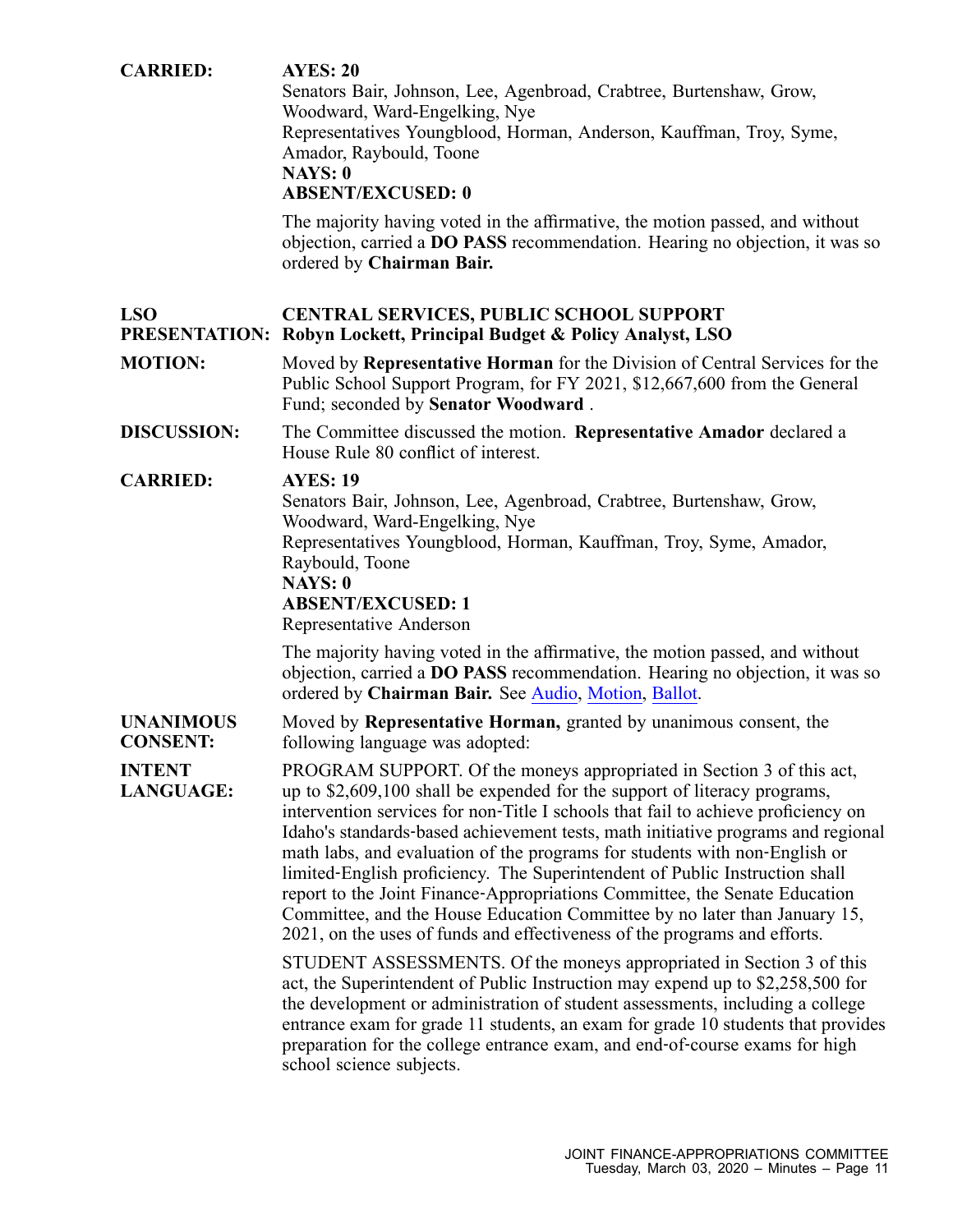Superintendent of Public Instruction may expend up to \$2,700,000 for professional development, teacher training, and to track usage and effectiveness of professional development efforts at the state and local levels.

CONTENT AND CURRICULUM – DIGITAL CONTENT. Of the moneys appropriated in Section 3 of this act, up to \$1,200,000 may be expended for the purchase of content and curriculum for adaptive math instruction, and up to \$2,250,000 may be expended for research-based programs to assist with the instruction of students with non‐English or limited‐English proficiency

YEAR‐END RECONCILIATION. If the funds appropriated and transferred to the Public School Income Fund and the funds appropriated from the General Fund in Section 1 of this act exceed the actual expenditures for the specified purposes, the difference shall be included in the yearend reconciliation used to calculate funding available to meet the requirements of Section 33‐ 1018, Idaho Code, notwithstanding any other provisions of law to the contrary. If the funding amounts specified in Section 5 of this act are insufficient to meet the actual expenditures, the difference shall be included in the year-end reconciliation used to calculate funding available to meet the requirements of Section 33‐1018, Idaho Code, notwithstanding any other provisions of law to the contrary.

CONTENT AND CURRICULUM ‐‐ TECHNOLOGY. Of the funds appropriated in Section 3 of this act, an amount not to exceed \$1,300,000 may be expended by the Superintendent of Public Instruction to contract for services that provide technology education opportunities and/or information technology certifications to students, including faculty, that prepare students for college, career, or the workplace. Funding shall be awarded for projects that include three (3) or more of the following components:

(1) Certification of skills and competencies;

(2) Professional development for teachers;

(3) Integration with curriculum standards;

(4) Online access to research‐based content and curriculum; and

(5) Instructional software for classroom use.

The Superintendent of Public Instruction shall provide <sup>a</sup> repor<sup>t</sup> to the Joint Finance‐ Appropriations Committee, the Senate Education Committee, and the House Education Committee by January 15, 2021, regarding the number and type of certificates earned by students and faculty.

DEFINITIONS. For the purposes of this act, "distributed" means moneys that are transferred to school districts and public charter schools with no funds withheld for any other contract or administrative costs. "Expended" means moneys that pay for the cost of contracts that provide services to school districts, public charter schools or students, or that pay for the State Department of Education's cost of administering the programs for which the moneys are allocated.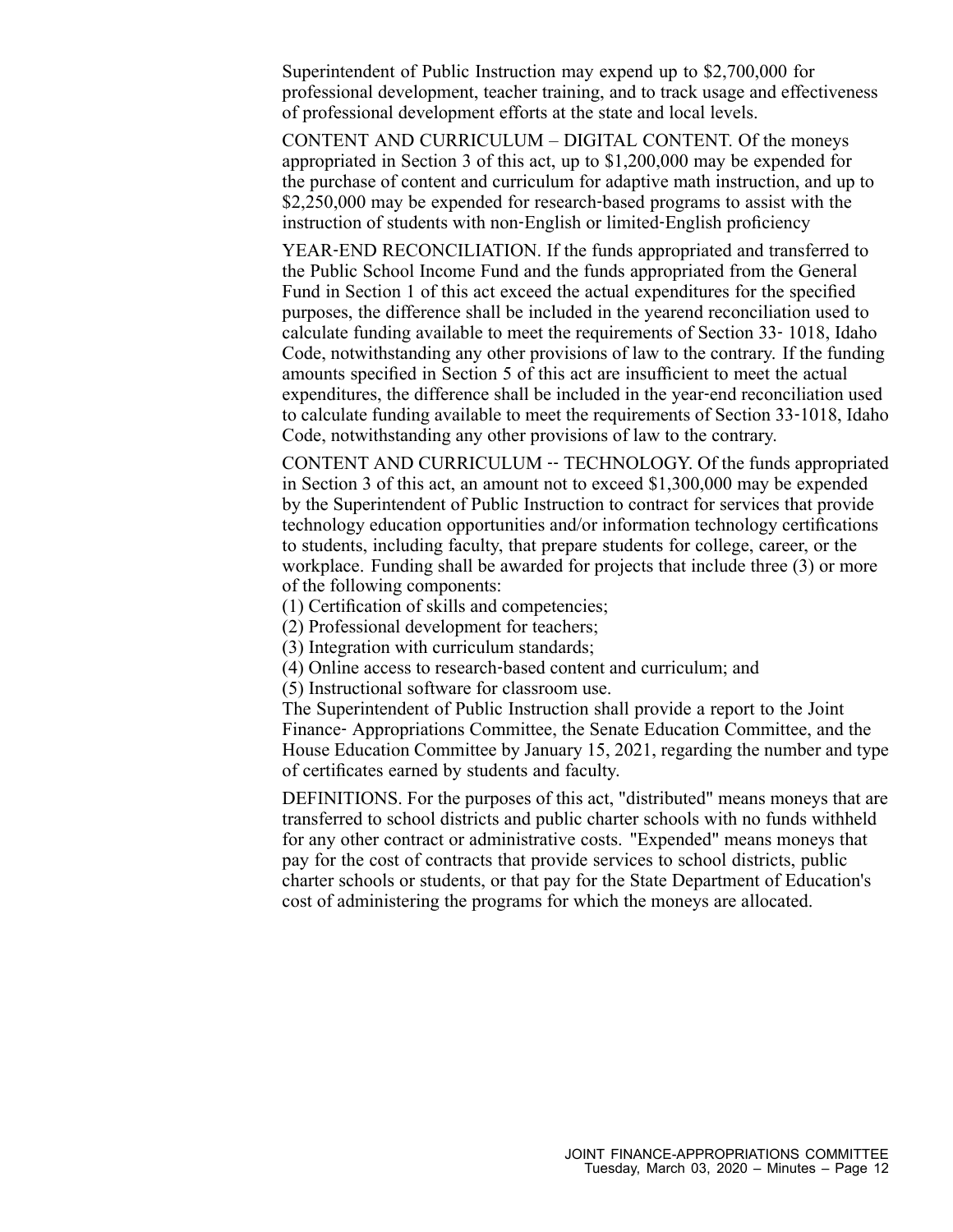ACQUISITIONS. Consistent with the provisions of Chapter 92, Title 67, Idaho Code, the Superintendent of Public Instruction is encouraged to engage in open, competitive acquisition processes. The Superintendent of Public Instruction shall provide <sup>a</sup> repor<sup>t</sup> to the Joint Finance-Appropriations Committee by January 15, 2021, on all contracts signed during fiscal year 2020 for property valued at more than \$25,000. The repor<sup>t</sup> shall include for each contract: (a) the amount; (b) the duration; (c) the parties; (d) the subject; (e) whether the contract was awarded as <sup>a</sup> result of an open, competitive acquisition process or <sup>a</sup> sole source or other noncompetitive procuremen<sup>t</sup> pursuan<sup>t</sup> to section 67-9221, Idaho Code; and (f) the rationale for signing any sole source or other noncompetitive procurements.

#### **LSO PRESENTATION: SCHOOL SUPPORT EDUCATIONAL SERVICES FOR THE DEAF AND BLIND, PUBLIC Robyn Lockett, Principal Budget & Policy Analyst, LSO**

- **MOTION:** Moved by **Representative Toone** for the Idaho Educational Services for the Deaf and the Blind, beginning with the FY 2021 Base, <sup>a</sup> decrease of \$21,100 from the General Fund for benefit costs, an increase of \$73,100 from the General Fund for change in employee compensation, and an increase of \$7,900 in dedicated funds for the endowment adjustment. Also included are the following line items: Line item #1 for \$193,700 from the General Fund for career ladder equivalence and line item #2 for \$190,600 from the General Fund for teachers for students who are deaf or hard of hearing. The totals for this motion for FY 2021 are \$11,304,200 from the General Fund, \$308,900 from dedicated funds, and \$223,500 from federal funds for <sup>a</sup> grand total of \$11,836,600, in <sup>a</sup> lump sum appropriation; seconded by **Senator Ward-Engelking.**
- **DISCUSSION: Senator Ward-Engelking** and **Representative Troy** spoke in favor of the motion.

**CARRIED: AYES: 19** Senators Bair, Johnson, Lee, Agenbroad, Crabtree, Burtenshaw, Grow, Woodward, Ward-Engelking, Nye Representatives Youngblood, Horman, Anderson, Kauffman, Troy, Syme, Amador, Toone **NAYS: 0 ABSENT/EXCUSED: 1** Representative Raybould

> The majority having voted in the affirmative, the motion passed, and without objection, carried <sup>a</sup> **DO PASS** recommendation. Hearing no objection, it was so ordered by **Chairman Bair.** See [Audio](https://legislature.idaho.gov/wp-content/uploads/budget/JFAC/sessionrecord/2020/2.Education/Public School Support/Deaf and Blind, Educational Services for the/~Budget Setting/March 03, 2020/A.Audio.mp3?1584028108), [Motion](https://legislature.idaho.gov/wp-content/uploads/budget/JFAC/sessionrecord/2020/2.Education/Public School Support/Deaf and Blind, Educational Services for the/~Budget Setting/March 03, 2020/A.Motion.pdf?1584028108), and [Ballot](https://legislature.idaho.gov/wp-content/uploads/budget/JFAC/sessionrecord/2020/2.Education/Public School Support/Deaf and Blind, Educational Services for the/~Budget Setting/March 03, 2020/A.Ballot.pdf?1584028108).

#### **LSO PRESENTATION: EDUCATION SUPERINTENDENT OF PUBLIC INSTRUCTION, STATE BOARD OF Robyn Lockett, Principal Budget & Policy Analyst, LSO**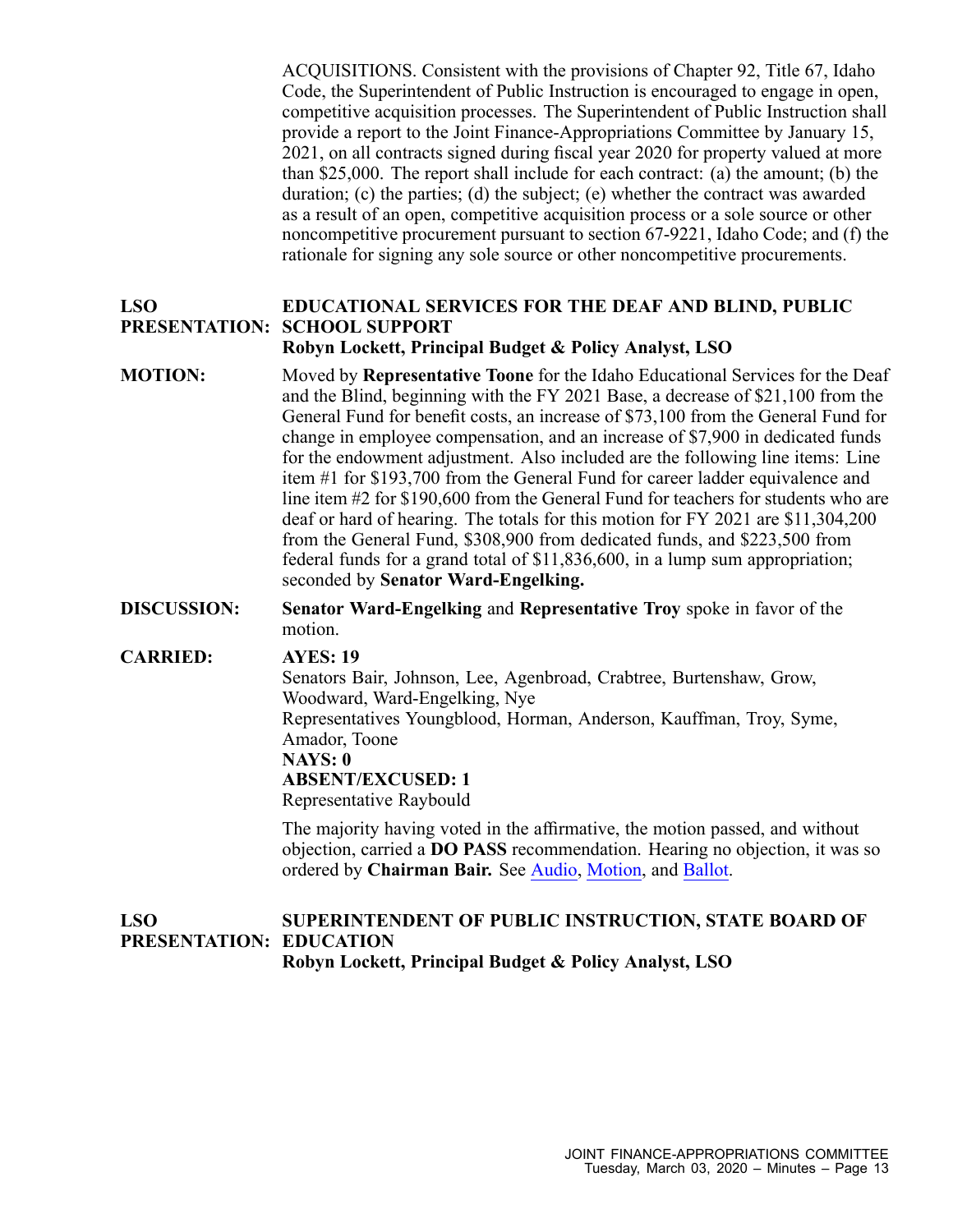| <b>ORIGINAL</b><br><b>MOTION:</b>                                   | Moved by Senator Crabtree for the Superintendent of Public Instruction,<br>beginning with the FY 2021 Base, a decrease of \$73,700 for benefit costs,<br>an increase of \$169,200 for replacement items, a decrease of \$24,600 for<br>statewide cost allocation, and an increase of \$255,700 for change in employee<br>compensation. Also included are the following line items: line item 1, which<br>removes \$100,000 from the General Fund for unspent online class portal funds;<br>line item 2 which nets to zero across the Superintendent of Public Instruction, but<br>moves \$26,176,300 out of the program titled "State Dept. of Education" and into<br>a program titled "Student Services"; and line item 3 that removes 18.00 FTP and<br>\$2,714,800 to move IT and data management to the office of the State Board of<br>Education. Additionally, I move an increase of \$1,900 for OITS operating costs;<br>\$100 for OITS billings; and a 2 percent General Fund reduction of \$283,800,<br>of which \$213,300 is from operating expenditures and \$70,500 is from trustee<br>and benefit payments. The totals for this motion for FY 2021 are 124.00 FTP,<br>$$12,664,900$ from the General Fund, $$10,456,700$ from dedicated funds, and<br>\$14,719,400 from federal funds for a grand total of \$37,841,000; seconded by<br><b>Representative Horman.</b> |
|---------------------------------------------------------------------|-----------------------------------------------------------------------------------------------------------------------------------------------------------------------------------------------------------------------------------------------------------------------------------------------------------------------------------------------------------------------------------------------------------------------------------------------------------------------------------------------------------------------------------------------------------------------------------------------------------------------------------------------------------------------------------------------------------------------------------------------------------------------------------------------------------------------------------------------------------------------------------------------------------------------------------------------------------------------------------------------------------------------------------------------------------------------------------------------------------------------------------------------------------------------------------------------------------------------------------------------------------------------------------------------------------------------------------------------------------------------------------|
| <b>SUBSTITUTE</b><br><b>MOTION:</b>                                 | Moved by Senator Ward-Engelking for the Superintendent of Public<br>Instruction, beginning with the FY 2021 Base, a decrease of \$73,700 for benefit<br>costs, an increase of \$169,200 for replacement items, a decrease of \$24,600 for<br>statewide cost allocation, and an increase of \$255,700 for change in employee<br>compensation. Also included are the following line items: \$1,900 for OITS<br>operating costs; \$100 for OITS billings; and a 2 percent General Fund reduction<br>of \$313,800, of which \$243,300 is from operating expenditures and \$70,500 is<br>from trustee and benefit payments. The totals for this motion for FY 2021 are<br>142.00 FTP, \$15,434,700 from the General Fund, \$10,471,700 from dedicated<br>funds, and $$14,719,400$ from federal funds for a grand total of $$40,625,800$ ;<br>seconded by Representative Toone.                                                                                                                                                                                                                                                                                                                                                                                                                                                                                                         |
| <b>DISCUSSION:</b>                                                  | The committee discussed the motions at length.                                                                                                                                                                                                                                                                                                                                                                                                                                                                                                                                                                                                                                                                                                                                                                                                                                                                                                                                                                                                                                                                                                                                                                                                                                                                                                                                    |
| <b>VOTE ON</b><br><b>SUBSTITUTION</b><br>MOTION -<br><b>FAILED:</b> | AYES: 6<br>Senators Johnson, Ward-Engelking, Nye; Representatives Syme, Wintrow and<br>Toone.<br><b>NAYS: 14</b><br>Senators Bair, Lee, Agenbroad, Crabtree, Burtenshaw, Grow, Woodward<br>Representatives Youngblood, Horman, Anderson, Kauffman, Troy, Amador,<br>Raybould<br><b>ABSENT/EXCUSED: 0</b>                                                                                                                                                                                                                                                                                                                                                                                                                                                                                                                                                                                                                                                                                                                                                                                                                                                                                                                                                                                                                                                                          |
| <b>VOTE ON</b><br><b>ORIGINAL</b><br>MOTION -<br><b>CARRIED:</b>    | <b>AYES: 15</b><br>Senators Bair, Johnson, Lee, Agenbroad Crabtree, Burtenshaw, Grow, Woodward<br>Representatives Youngblood, Horman, Anderson, Kauffman, Troy, Amador,<br>Raybould<br><b>NAYS: 5</b><br>Senators Ward-Engelking, Nye; Representatives Syme, Wintrow, and Toone.<br><b>ABSENT/EXCUSED: 0</b>                                                                                                                                                                                                                                                                                                                                                                                                                                                                                                                                                                                                                                                                                                                                                                                                                                                                                                                                                                                                                                                                      |
|                                                                     | <b>Chairman Bair</b> stated that majority having voted in the affirmative, the motion<br>passed, and without objection, would carry a <b>DO PASS</b> recommendation.                                                                                                                                                                                                                                                                                                                                                                                                                                                                                                                                                                                                                                                                                                                                                                                                                                                                                                                                                                                                                                                                                                                                                                                                              |
| <b>OBJECTION:</b>                                                   | <b>Representative Wintrow</b> objected to the do pass recommendation.                                                                                                                                                                                                                                                                                                                                                                                                                                                                                                                                                                                                                                                                                                                                                                                                                                                                                                                                                                                                                                                                                                                                                                                                                                                                                                             |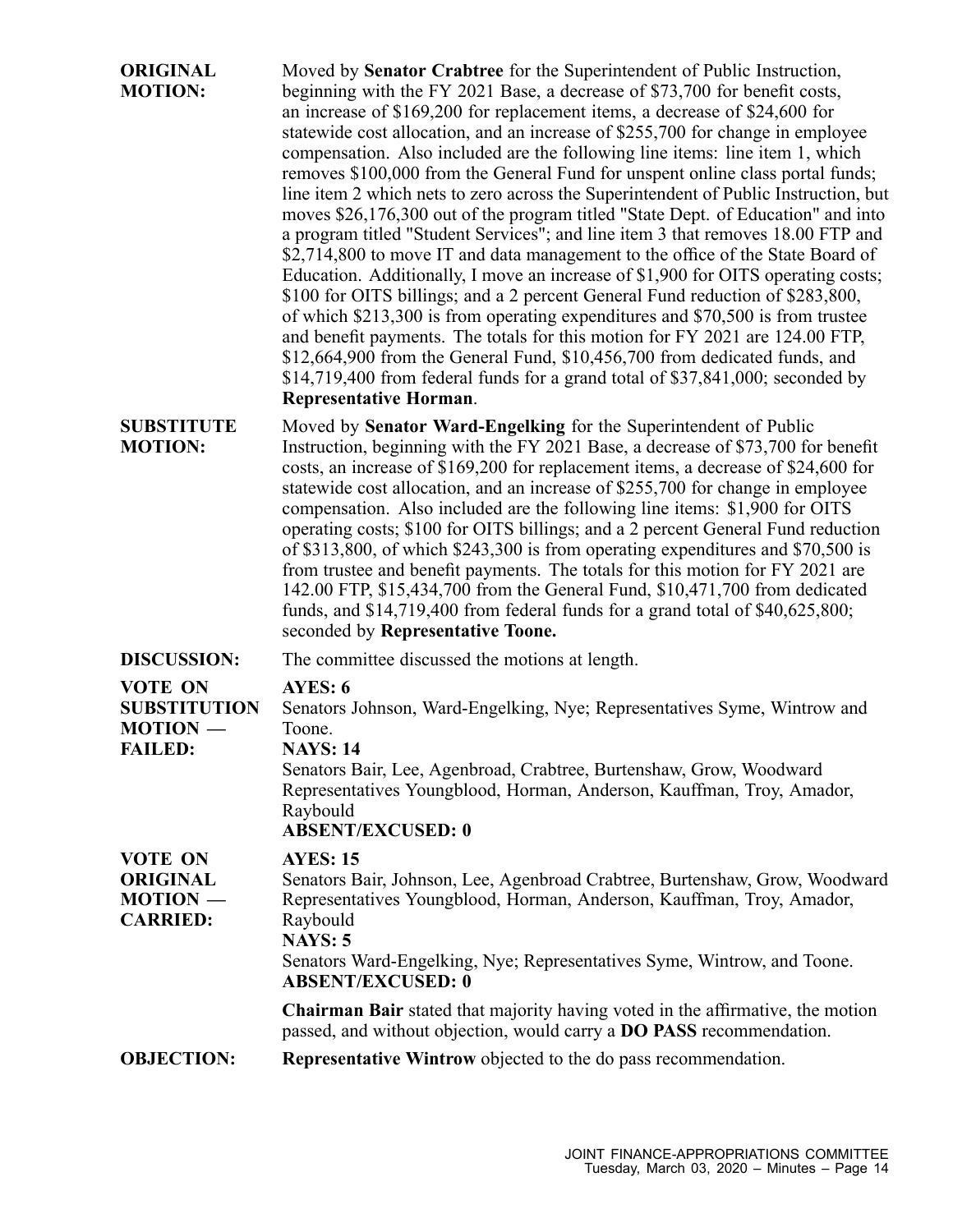| <b>MOTION:</b>                      | Moved by <b>Senator Crabtree</b> for a roll call vote on the do pass recommendation;<br>seconded by Representative Horman.                                                                                                                                                                                                                                                                                                                                                                                                                                                                                                                                                                                                                                                                                                                                                                                                                                                                                                                                                                                                                                                                                                                                                                                                                                                                                                                                                       |
|-------------------------------------|----------------------------------------------------------------------------------------------------------------------------------------------------------------------------------------------------------------------------------------------------------------------------------------------------------------------------------------------------------------------------------------------------------------------------------------------------------------------------------------------------------------------------------------------------------------------------------------------------------------------------------------------------------------------------------------------------------------------------------------------------------------------------------------------------------------------------------------------------------------------------------------------------------------------------------------------------------------------------------------------------------------------------------------------------------------------------------------------------------------------------------------------------------------------------------------------------------------------------------------------------------------------------------------------------------------------------------------------------------------------------------------------------------------------------------------------------------------------------------|
| <b>CARRIED:</b>                     | <b>AYES: 15</b><br>Senators Bair, Johnson, Lee, Agenbroad Crabtree, Burtenshaw, Grow, Woodward<br>Representatives Youngblood, Horman, Anderson, Kauffman, Troy, Amador,<br>Raybould<br><b>NAYS: 5</b><br>Senators Ward-Engelking, Nye; Representatives Syme, Wintrow, and Toone.<br><b>ABSENT/EXCUSED: 0</b><br>See Audio, Motion, and Ballot.                                                                                                                                                                                                                                                                                                                                                                                                                                                                                                                                                                                                                                                                                                                                                                                                                                                                                                                                                                                                                                                                                                                                   |
| <b>UNANIMOUS</b><br><b>CONSENT:</b> | Requested by Senator Crabtree, granted by unanimous consent, the following<br>language was adopted:                                                                                                                                                                                                                                                                                                                                                                                                                                                                                                                                                                                                                                                                                                                                                                                                                                                                                                                                                                                                                                                                                                                                                                                                                                                                                                                                                                              |
| <b>INTENT</b><br><b>LANGUAGE:</b>   | ACQUISITIONS. Consistent with the provisions of Chapter 92, Title 67, Idaho<br>Code, the Superintendent of Public Instruction is encouraged to engage in open,<br>competitive acquisition processes. The Superintendent of Public Instruction shall<br>provide a report to the Joint Finance-Appropriations Committee by January 15,<br>2021, on all contracts signed during fiscal year 2020 for property valued at more<br>than \$25,000. The report shall include for each contract: (a) the amount; (b) the<br>duration; (c) the parties; (d) the subject; (e) whether the contract was awarded<br>as a result of an open, competitive acquisition process or a sole source or other<br>noncompetitive procurement pursuant to section 67-9221, Idaho Code; and (f) the<br>rationale for signing any sole source or other noncompetitive procurements.                                                                                                                                                                                                                                                                                                                                                                                                                                                                                                                                                                                                                       |
| <b>LSO</b>                          | OFFICE OF THE STATE BOARD OF EDUCATION, STATE BOARD OF                                                                                                                                                                                                                                                                                                                                                                                                                                                                                                                                                                                                                                                                                                                                                                                                                                                                                                                                                                                                                                                                                                                                                                                                                                                                                                                                                                                                                           |
|                                     | PRESENTATION: EDUCATION;                                                                                                                                                                                                                                                                                                                                                                                                                                                                                                                                                                                                                                                                                                                                                                                                                                                                                                                                                                                                                                                                                                                                                                                                                                                                                                                                                                                                                                                         |
| <b>MOTION:</b>                      | Janet Jessup, Senior Budget & Policy Analyst, LSO<br>Moved by Representative Horman for the Office of the State Board of<br>Education, beginning with the FY 2020 Estimated Expenditures, include a base<br>reduction of \$2,244,200 from federal funds, remove \$480,600 for onetime<br>funding, and restore \$63,000 for sick leave. Then provide a decrease of \$18,500<br>for benefit costs, an increase of \$5,700 for inflationary adjustments, a decrease of<br>\$98,300 for statewide cost allocation, and an increase of \$102,200 for change in<br>employee compensation. Also included are three line items: line item 1, which<br>provides \$330,000 onetime from dedicated funds to process rent payments from<br>Idaho National Laboratory; line item 2, which provides \$120,000 onetime from<br>dedicated funds to receive increased grant moneys from the Lumina Grant; and<br>line item 3, which provides 18.00 FTP and \$2,714,800 ongoing to centralize IT<br>and data management within the Office of the State Board of Education from the<br>Department of Education. This budget also includes \$500 for OITS operating<br>costs and a 2% General Fund reduction of \$140,100 from operating expenditures.<br>The totals for this motion for FY 2021 are 53.25 FTP, \$7,994,200 from the<br>General Fund, \$7,378,600 from dedicated funds, and \$502,100 from federal<br>funds for a grand total of \$15,874,900; seconded by <b>Senator Crabtree</b> . |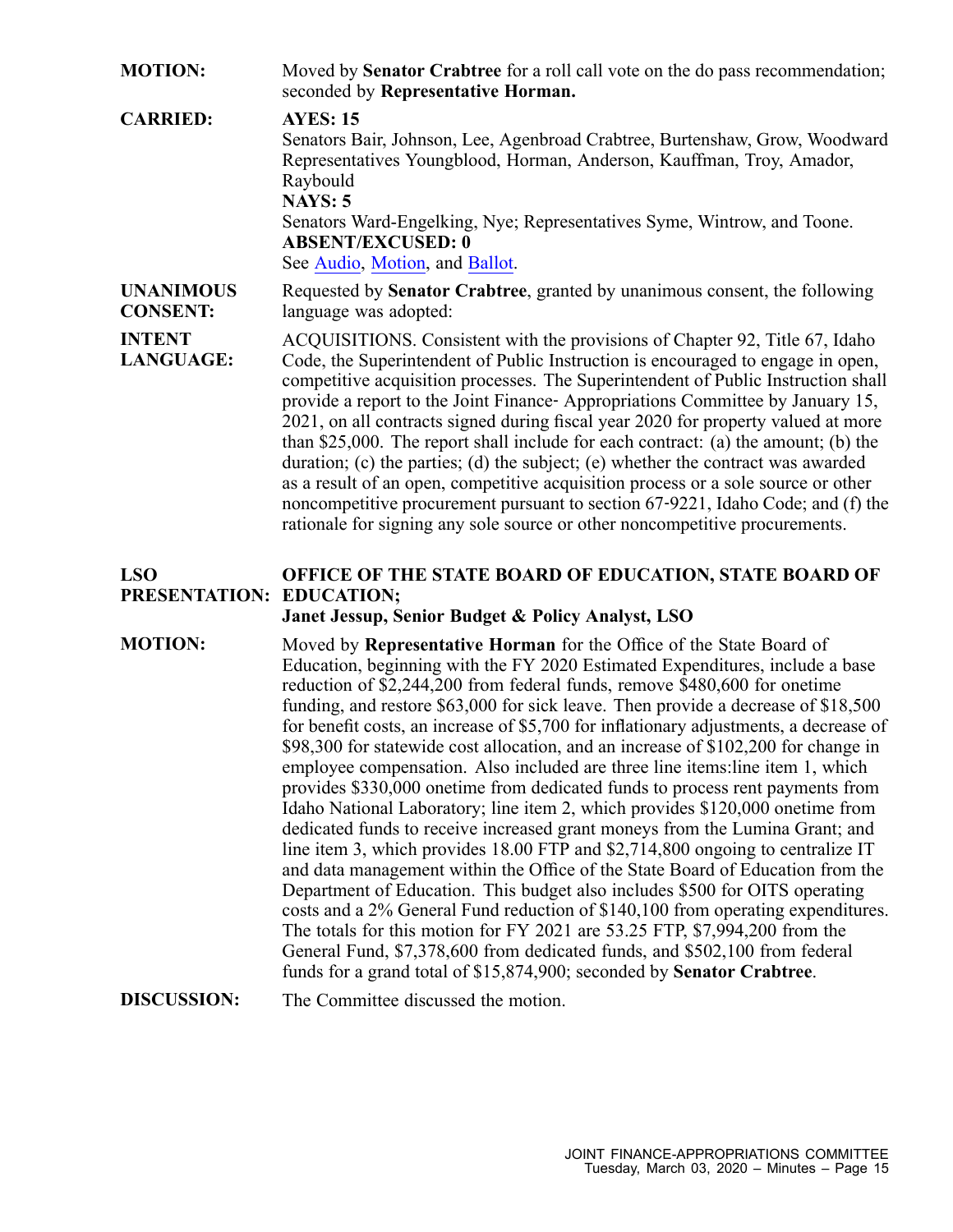| <b>CARRIED:</b>                     | <b>AYES: 15</b><br>Senators Bair, Johnson, Lee, Agenbroad, Crabtree, Burtenshaw, Grow, Woodward<br>Representatives Youngblood, Horman, Anderson, Kauffman, Troy, Amador,<br>Raybould<br><b>NAYS: 5</b><br>Senator Ward-Engelking, Nye; Representatives Syme, Wintrow, Toone<br><b>ABSENT/EXCUSED: 0</b>                                                                                                                                                                                                                                                                                                                                                                                                   |
|-------------------------------------|-----------------------------------------------------------------------------------------------------------------------------------------------------------------------------------------------------------------------------------------------------------------------------------------------------------------------------------------------------------------------------------------------------------------------------------------------------------------------------------------------------------------------------------------------------------------------------------------------------------------------------------------------------------------------------------------------------------|
|                                     | The majority having voted in the affirmative, the motion passed, and without<br>objection, carried a DO PASS recommendation. Hearing no objection, it was so<br>ordered by Chairman Bair. See Audio, Motion, and Ballot.                                                                                                                                                                                                                                                                                                                                                                                                                                                                                  |
| <b>UNANIMOUS</b><br><b>CONSENT:</b> | Requested by Representative Horman, granted by unanimous consent, the<br>following language was adopted:                                                                                                                                                                                                                                                                                                                                                                                                                                                                                                                                                                                                  |
| <b>INTENT</b><br><b>LANGUAGE:</b>   | SECTION . REAPPROPRIATION AUTHORITY. There is hereby<br>reappropriated to the Office of the State Board of Education any unexpended and<br>unencumbered balances appropriated or reappropriated to the Office of the State<br>Board of Education from the Public Charter School Authorizers Fund for fiscal<br>year 2020 to be used for nonrecurring expenditures for the period July 1, 2020,<br>through June 30, 2021. The State Controller shall confirm the reappropriation<br>amount, by fund, expense class, and program, with the Legislative Services<br>Office prior to processing the reappropriation authorized herein.                                                                        |
|                                     | SECTION . ANNUAL PAYMENTS TO THE IDAHO STATE BUILDING<br>AUTHORITY. The State Board of Education shall provide an annual update to<br>the Joint Finance-Appropriations Committee of all sublease rent payments made<br>and any amount due and outstanding related to Senate Concurrent Resolution No.<br>105, as enacted by the First Regular Session of the Sixty-fourth Idaho Legislature.                                                                                                                                                                                                                                                                                                              |
| <b>UNANIMOUS</b><br><b>CONSENT:</b> | Requested by Representative Horman, granted by unanimous consent, the<br>following language was adopted:                                                                                                                                                                                                                                                                                                                                                                                                                                                                                                                                                                                                  |
|                                     | SECTION .EXTERNAL PROGRAM EVALUATION. Notwithstanding the<br>provisions of Section 33-4303, Idaho Code, of the amount appropriated in<br>Section 1 of this act for independent external program evaluations, up to \$53,400<br>from the Opportunity Scholarship Program Account shall be used to conduct<br>evaluations for the literacy intervention program(s), career ladder, and student<br>behavioral health services. The results of the evaluations shall be reported to the<br>Joint Finance-Appropriations Committee and the Senate and House Education<br>committees no later than January 15, 2021, on the program design, use of funds,<br>program effectiveness, and other relevant matters. |
|                                     | SECTION .REAPPROPRIATION AUTHORITY.There is hereby reappropriated<br>to the Office of the State Board of Education any unexpended and unencumbered<br>balances appropriated or reappropriated to the Office of the State Board of<br>Education from the Opportunity Scholarship Program Fund for fiscal year 2020<br>to be used for external program evaluations for the period July 1, 2020, through<br>June 30, 2021. The State Controller shall confirm the reappropriation amount, by<br>fund, expense class, and program, with the Legislative Services Office prior to<br>processing the reappropriation authorized herein.                                                                         |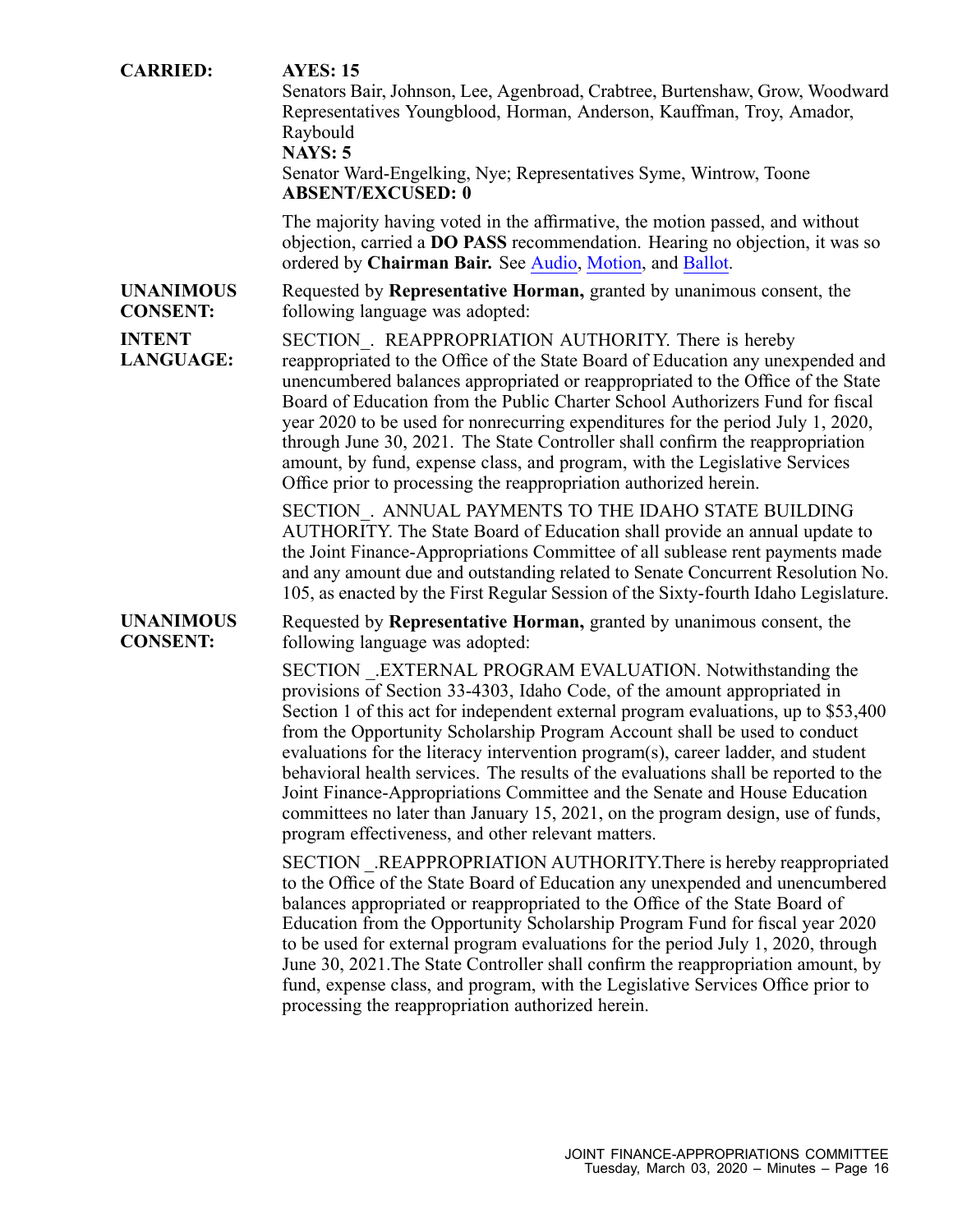SECTION \_.EXEMPTIONS FROM OBJECT AND PROGRAM TRANSFER LIMITATIONS. The Office of the State Board of Education is hereby exempted from the provisions of Section 67-3511(1), (2), and (3), Idaho Code, allowing unlimited transfers between object codes and between programs for all moneys appropriated to it for the period July 1, 2020, through June 30, 2021 for the OSBE Administration Program and the IT and Data Management Program, only. Legislative appropriations shall not be transferred from one fund to another fund unless expressly approved by the Legislature

## **TECHNICAL CORRECTIONS:**

| <b>LSO</b>                          | <b>MEDICAL BOARDS — BOARD OF NURSING</b><br><b>PRESENTATION: Maggie Smith, Senior Budget &amp; Policy Analyst, LSO</b>                                                                                                                                                                                                                                                                                                                                                                                                                                                    |
|-------------------------------------|---------------------------------------------------------------------------------------------------------------------------------------------------------------------------------------------------------------------------------------------------------------------------------------------------------------------------------------------------------------------------------------------------------------------------------------------------------------------------------------------------------------------------------------------------------------------------|
| <b>UNANIMOUS</b><br><b>CONSENT:</b> | Moved by Representative Horman, granted by unanimous consent, the FY 2021<br>budget for Medical Boards was reopened.                                                                                                                                                                                                                                                                                                                                                                                                                                                      |
| <b>MOTION:</b>                      | Moved by Representative Horman for the FY 2021 budget for Medical Boards,<br>a reduction of \$601,200 from the State Regulatory Fund; seconded by Senator<br>Johnson.                                                                                                                                                                                                                                                                                                                                                                                                     |
| <b>CARRIED:</b>                     | <b>AYES: 20</b><br>Senators Bair, Johnson, Lee, Agenbroad, Crabtree, Burtenshaw, Grow,<br>Woodward, Ward-Engelking, Nye<br>Representatives Youngblood, Horman, Anderson, Kauffman, Troy, Syme,<br>Amador, Raybould, Toone<br>NAYS: 0<br><b>ABSENT/EXCUSED: 0</b>                                                                                                                                                                                                                                                                                                          |
|                                     | The majority having voted in the affirmative, the motion passed, and without<br>objection, carried a DO PASS recommendation. Hearing no objection, it was so<br>ordered by Chairman Bair. See Audio, Motion, and Ballot.                                                                                                                                                                                                                                                                                                                                                  |
| <b>LSO</b>                          | <b>DEPARTMENT OF WATER RESOURCES</b><br><b>PRESENTATION: Rob Sepich, Senior Budget &amp; Policy Analyst, LSO</b><br>The Department of Water Resources Budget was corrected on March 4th, with<br>language directing the State Controller to transfer \$300,000 from the General<br>Fund to the Secondary Aquifer Planning, Management, and Implementation<br>Fund, and transfer \$700,000 from the General Fund to the Water Management<br>Fund. This motion would remove the \$300,000 transfer, and redirect that funding<br>towards flood mitigation projects instead. |
| <b>UNANIMOUS</b><br><b>CONSENT:</b> | Requested by Senator Burtenshaw, granted by unanimous consent, the FY 2021<br>budget for the Department of Water Resources was reopened.                                                                                                                                                                                                                                                                                                                                                                                                                                  |
| <b>MOTION:</b>                      | Moved by <b>Senator Burtenshaw</b> for adoption of the following intent language;<br>seconded by Representative Kauffman.                                                                                                                                                                                                                                                                                                                                                                                                                                                 |